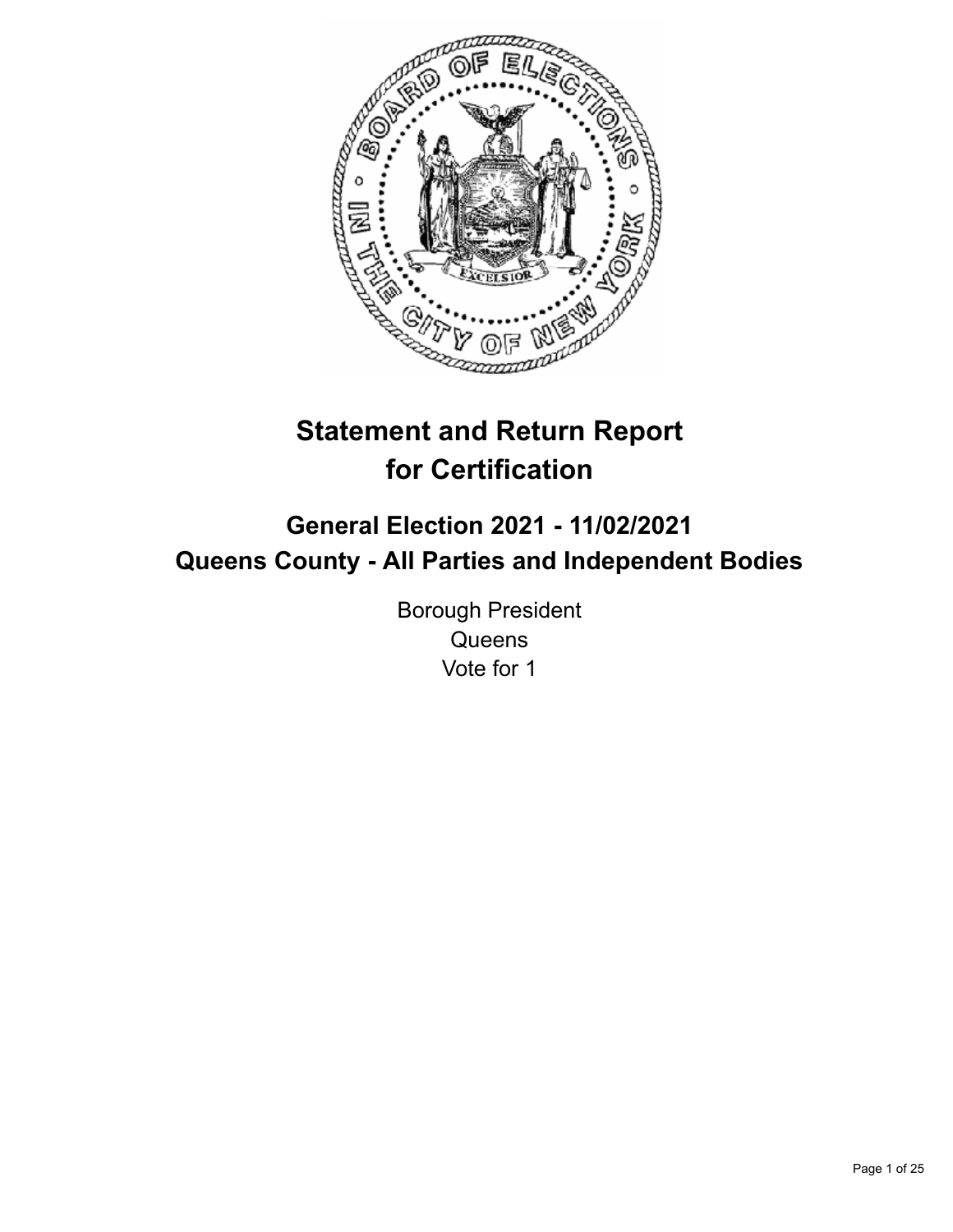

| <b>PUBLIC COUNTER</b>                                    | 23,094                  |
|----------------------------------------------------------|-------------------------|
| MANUALLY COUNTED EMERGENCY                               | 0                       |
| <b>ABSENTEE / MILITARY</b>                               | 1,401                   |
| AFFIDAVIT                                                | 198                     |
| <b>Total Ballots</b>                                     | 24,693                  |
| Less - Inapplicable Federal/Special Presidential Ballots | 0                       |
| <b>Total Applicable Ballots</b>                          | 24,693                  |
| DONOVAN J. RICHARDS JR. (DEMOCRATIC)                     | 9,906                   |
| THOMAS J. ZMICH (REPUBLICAN/SAVE OUR CITY)               | 11,725                  |
| THOMAS J. ZMICH (CONSERVATIVE)                           | 1,406                   |
| ALLAN W. JENNINGS JR. (WRITE-IN)                         | 1                       |
| AMAURY PIANTINI (WRITE-IN)                               | 1                       |
| ARONA WALDMAN (WRITE-IN)                                 | 1                       |
| BRADY GALLEGHER (WRITE-IN)                               | 1                       |
| CHRISTINA MOCHIA (WRITE-IN)                              | 1                       |
| DANIEL J. MILLER (WRITE-IN)                              | 1                       |
| DANNIEL MAIO (WRITE-IN)                                  | 4                       |
| DWAYNE JOHNSON (WRITE-IN)                                | 1                       |
| ED SEWELL (WRITE-IN)                                     | 1                       |
| ELIZABETH CROWLEY (WRITE-IN)                             | 5                       |
| ERIC ULRICH (WRITE-IN)                                   | 1                       |
| JENNIFER GRADY (WRITE-IN)                                | 1                       |
| JOHN J. SULLIVAN (WRITE-IN)                              | 1                       |
| KALED ALAMARIE (WRITE-IN)                                | 1                       |
| KHALEEL ANDERSON (WRITE-IN)                              | 1                       |
| LAUREN MALLOY (WRITE-IN)                                 | 1                       |
| MICHAEL AMMIRABLE (WRITE-IN)                             | 1                       |
| MICHAEL BOW (WRITE-IN)                                   | $\overline{\mathbf{c}}$ |
| MICHAEL M. DEAR (WRITE-IN)                               | 1                       |
| MICHAEL PADAVORA (WRITE-IN)                              | 1                       |
| NICHOLAS PETER PHILIPPON (WRITE-IN)                      | 1                       |
| OWEN LOOF (WRITE-IN)                                     | 3                       |
| PHILIP GOLDFEDER (WRITE-IN)                              | 1                       |
| RABBI GREENBERG (WRITE-IN)                               | 1                       |
| RUDOLPH GIULIANI (WRITE-IN)                              | 1                       |
| SALVADOR ALLENDE (WRITE-IN)                              | 1                       |
| SEAN M. SULLIVAN (WRITE-IN)                              | 1                       |
| SHOSHANA SCHORR (WRITE-IN)                               | 1                       |
| TOM MENINO (WRITE-IN)                                    | 1                       |
| UNATTRIBUTABLE WRITE-IN (WRITE-IN)                       | 3                       |
| UNCOUNTED WRITE-IN PER STATUTE (WRITE-IN)                | 1                       |
| Y.M. SIFF (WRITE-IN)                                     | 1                       |
| <b>Total Votes</b>                                       | 23,081                  |
| Unrecorded                                               | 1,612                   |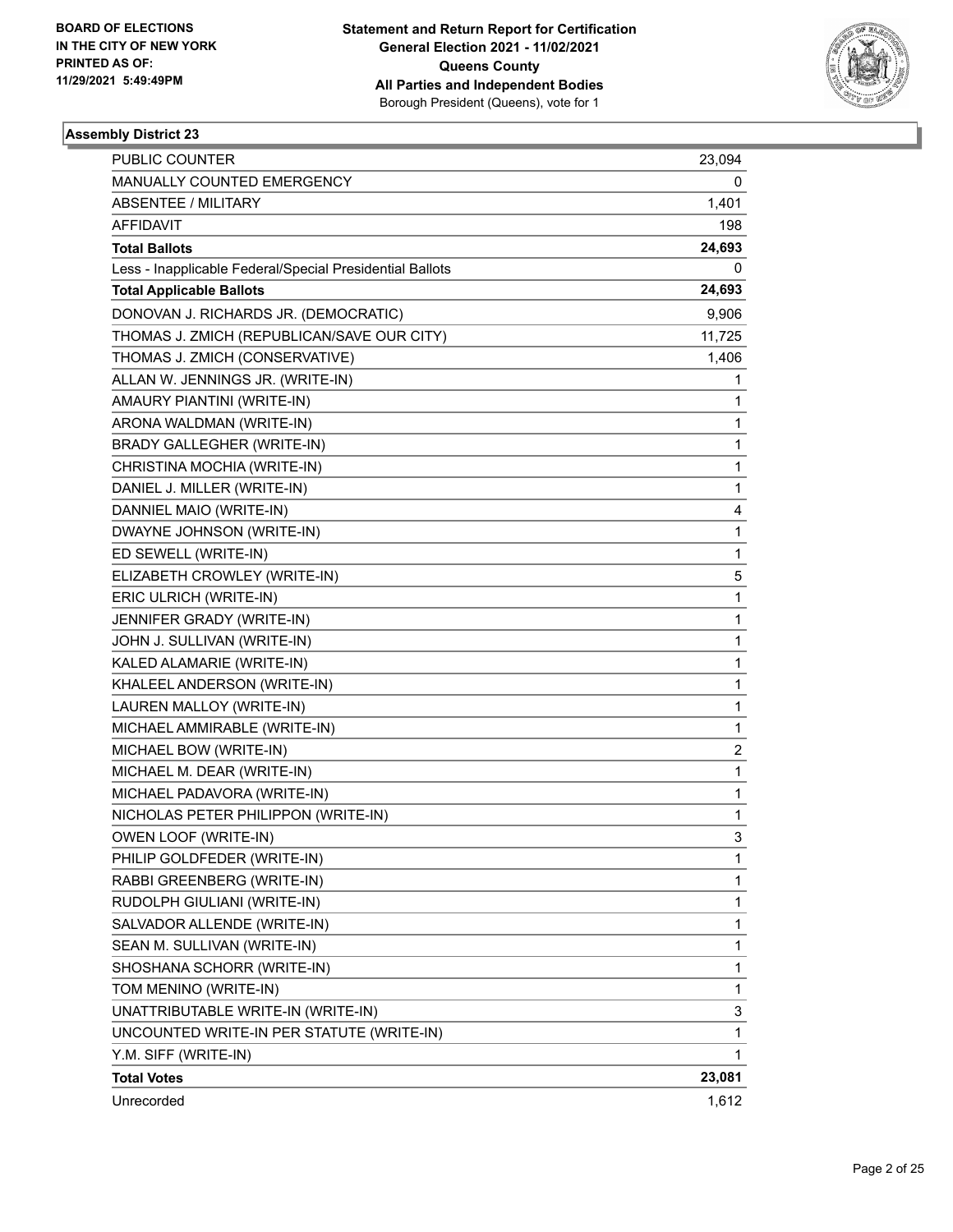

| <b>PUBLIC COUNTER</b>                                    | 13,728                  |
|----------------------------------------------------------|-------------------------|
| MANUALLY COUNTED EMERGENCY                               | 0                       |
| <b>ABSENTEE / MILITARY</b>                               | 1,309                   |
| <b>AFFIDAVIT</b>                                         | 50                      |
| <b>Total Ballots</b>                                     | 15,087                  |
| Less - Inapplicable Federal/Special Presidential Ballots | 0                       |
| <b>Total Applicable Ballots</b>                          | 15,087                  |
| DONOVAN J. RICHARDS JR. (DEMOCRATIC)                     | 9,873                   |
| THOMAS J. ZMICH (REPUBLICAN/SAVE OUR CITY)               | 4,049                   |
| THOMAS J. ZMICH (CONSERVATIVE)                           | 510                     |
| ALEXANDRA CIPOLLA (WRITE-IN)                             | 1                       |
| AMANDA ABATO (WRITE-IN)                                  | 1                       |
| ANITA DIANA (WRITE-IN)                                   | 2                       |
| DANIEL MAIO (WRITE-IN)                                   | $\overline{c}$          |
| ELIZABETH CROWLEY (WRITE-IN)                             | $\overline{\mathbf{c}}$ |
| EZRIAH RUIZ (WRITE-IN)                                   | 1                       |
| FLORENCE BARBER (WRITE-IN)                               | 1                       |
| GIANACARLO STANTON (WRITE-IN)                            | 1                       |
| <b>GRACE MENG (WRITE-IN)</b>                             | 1                       |
| JUMAANE D. WILLIAMS (WRITE-IN)                           | 1                       |
| PATRICK STAR (WRITE-IN)                                  | 1                       |
| PETER KOO (WRITE-IN)                                     | 1                       |
| PHILIP S GRILLO (WRITE-IN)                               | 1                       |
| SANDUKE MCPHATTER (WRITE-IN)                             | 1                       |
| SHANDUKE MCPHATTER (WRITE-IN)                            | 1                       |
| TAYLOR SWIFT (WRITE-IN)                                  | 1                       |
| UNATTRIBUTABLE WRITE-IN (WRITE-IN)                       | 5                       |
| <b>VERMIN SUPREME (WRITE-IN)</b>                         | 1                       |
| VISHAL TRIVEDI (WRITE-IN)                                | 1                       |
| <b>Total Votes</b>                                       | 14,458                  |
| Unrecorded                                               | 629                     |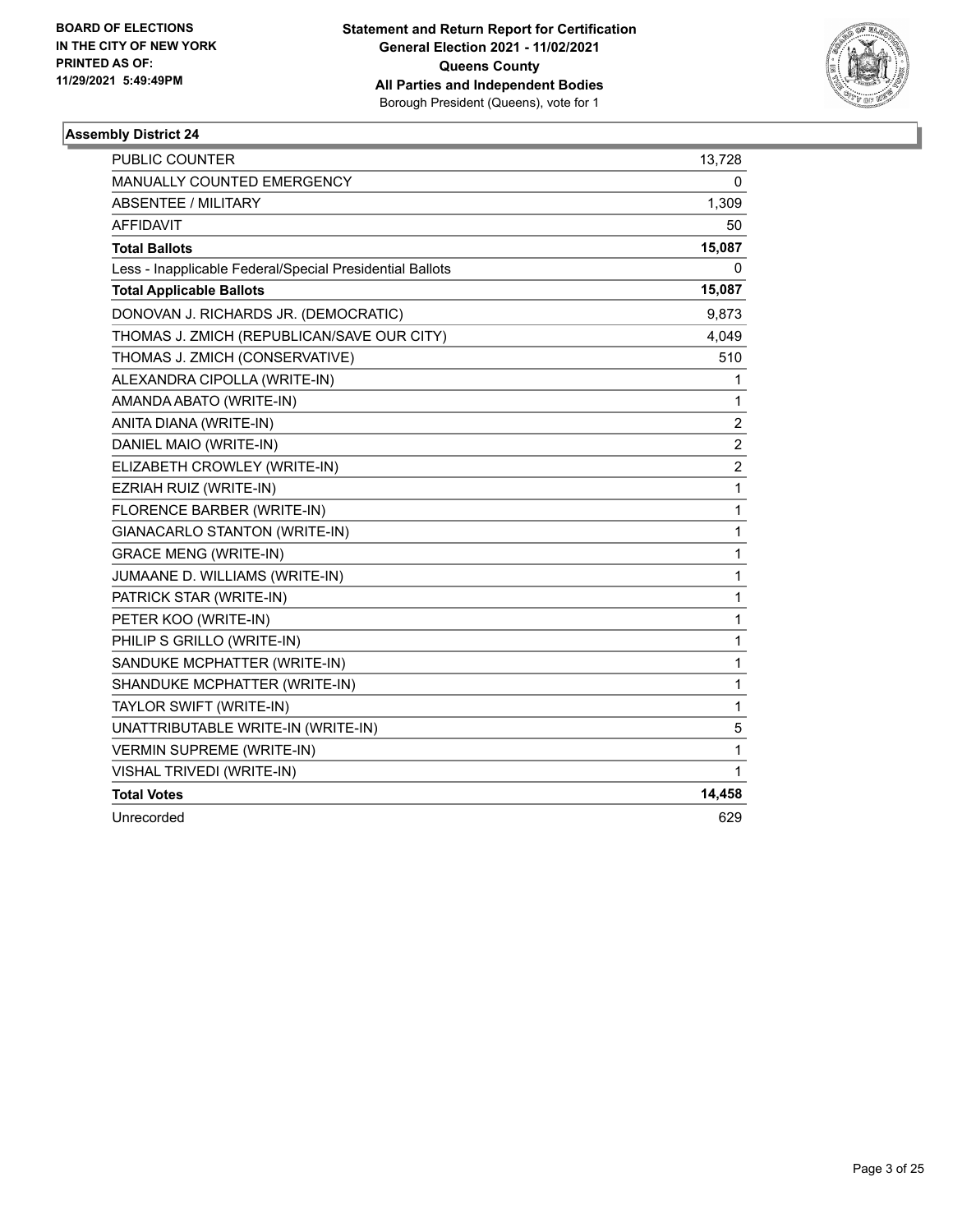

| PUBLIC COUNTER                                           | 12,833 |
|----------------------------------------------------------|--------|
| MANUALLY COUNTED EMERGENCY                               | 0      |
| <b>ABSENTEE / MILITARY</b>                               | 1,548  |
| <b>AFFIDAVIT</b>                                         | 67     |
| <b>Total Ballots</b>                                     | 14,448 |
| Less - Inapplicable Federal/Special Presidential Ballots | 0      |
| <b>Total Applicable Ballots</b>                          | 14,448 |
| DONOVAN J. RICHARDS JR. (DEMOCRATIC)                     | 7,267  |
| THOMAS J. ZMICH (REPUBLICAN/SAVE OUR CITY)               | 5,558  |
| THOMAS J. ZMICH (CONSERVATIVE)                           | 605    |
| ALAA AL-ARAJ (WRITE-IN)                                  | 1      |
| ALEX GUERRERO (WRITE-IN)                                 | 1      |
| BENJAMIN KAYUMUV (WRITE-IN)                              | 1      |
| CATHERINE GRODSKY (WRITE-IN)                             | 1      |
| ELIZABETH CROMWELL (WRITE-IN)                            | 1      |
| ELIZABETH CROWLEY (WRITE-IN)                             | 4      |
| HILLARY CLINTON (WRITE-IN)                               | 1      |
| JOE SMITH (WRITE-IN)                                     | 1      |
| JUN CHEN (WRITE-IN)                                      | 1      |
| KING SCHULTZ (WRITE-IN)                                  | 1      |
| MARILYN ECHEVERRIA (WRITE-IN)                            | 1      |
| MARTHA ALBINO (WRITE-IN)                                 | 1      |
| NECHOMA PEIKES (WRITE-IN)                                | 1      |
| RONALD GOLDSCHLAGER (WRITE-IN)                           | 1      |
| STEVE SMART (WRITE-IN)                                   | 1      |
| SUNNY BAUDELAIRE (WRITE-IN)                              | 1      |
| TONY AVELLA (WRITE-IN)                                   | 1      |
| UNATTRIBUTABLE WRITE-IN (WRITE-IN)                       | 9      |
| VINCE VAUGHN (WRITE-IN)                                  | 1      |
| WILLIAM LAMPERT (WRITE-IN)                               | 1      |
| <b>Total Votes</b>                                       | 13,461 |
| Unrecorded                                               | 987    |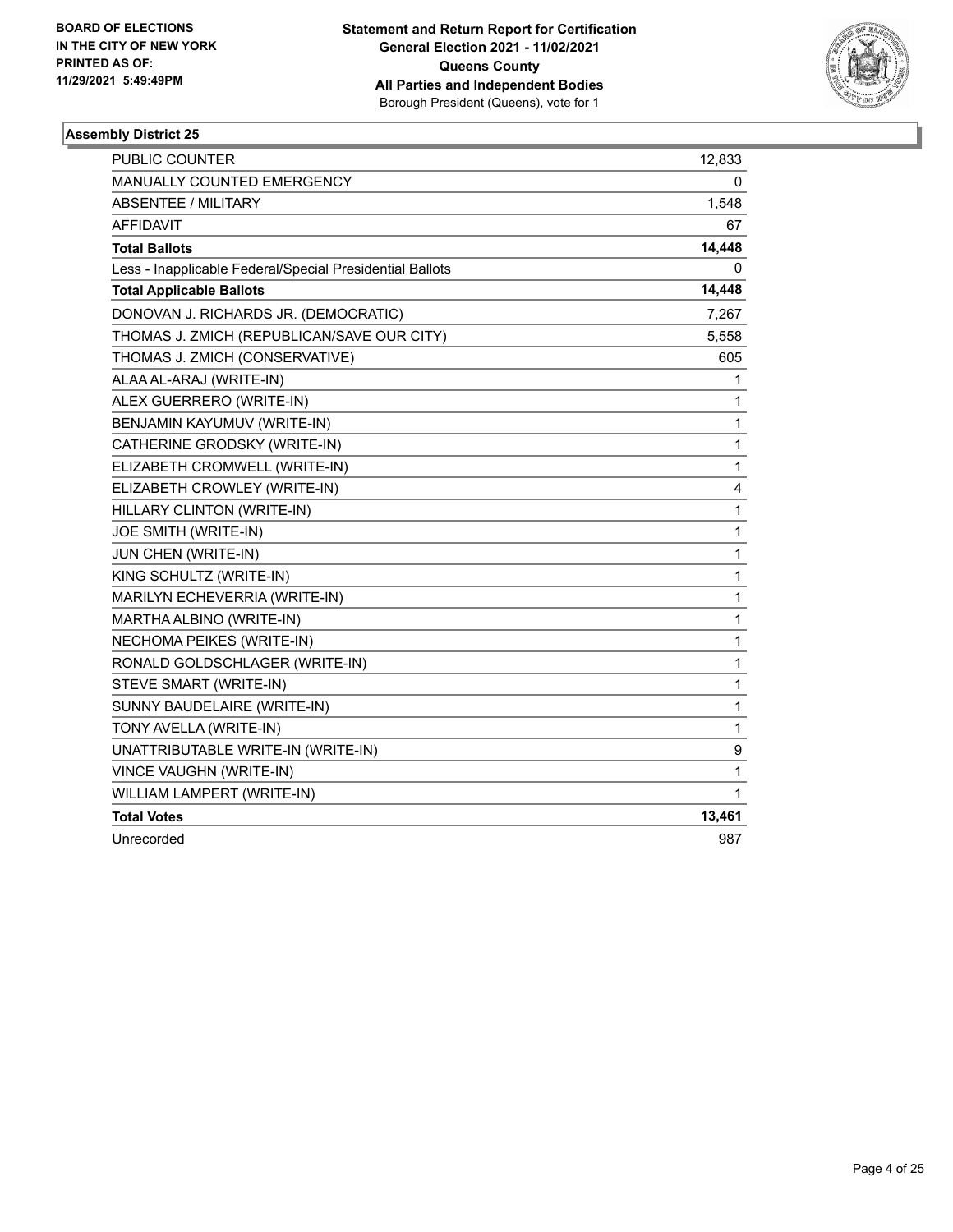

| PUBLIC COUNTER                                           | 22,506       |
|----------------------------------------------------------|--------------|
| <b>MANUALLY COUNTED EMERGENCY</b>                        | 0            |
| ABSENTEE / MILITARY                                      | 2,402        |
| <b>AFFIDAVIT</b>                                         | 123          |
| <b>Total Ballots</b>                                     | 25,031       |
| Less - Inapplicable Federal/Special Presidential Ballots | 0            |
| <b>Total Applicable Ballots</b>                          | 25,031       |
| DONOVAN J. RICHARDS JR. (DEMOCRATIC)                     | 11,307       |
| THOMAS J. ZMICH (REPUBLICAN/SAVE OUR CITY)               | 10,939       |
| THOMAS J. ZMICH (CONSERVATIVE)                           | 1,196        |
| ANTHONY J. PALERMO (WRITE-IN)                            | 1            |
| <b>BOB HEANEY (WRITE-IN)</b>                             | 1            |
| DONALD J. TRUMP (WRITE-IN)                               | 1            |
| ELIZABETH CROWLEY (WRITE-IN)                             | 5            |
| FRANCIS CABRINI (WRITE-IN)                               | $\mathbf{1}$ |
| FRANCIS E. SPANGENBERG (WRITE-IN)                        | 1            |
| <b>GERRY KEOGH (WRITE-IN)</b>                            | 1            |
| <b>GRACE MENG (WRITE-IN)</b>                             | 1            |
| IRA J. LEVINE (WRITE-IN)                                 | 1            |
| JAMES C. QUINN (WRITE-IN)                                | 1            |
| JAMES QUINN (WRITE-IN)                                   | 1            |
| JOHN OTTULICH (WRITE-IN)                                 | $\mathbf{1}$ |
| JULIUS RANDLE (WRITE-IN)                                 | 1            |
| KATHRINE CROWLEY (WRITE-IN)                              | 1            |
| MATTHEW COHEN (WRITE-IN)                                 | 1            |
| SAL ALBANESE (WRITE-IN)                                  | 1            |
| STACY KROUP (WRITE-IN)                                   | 1            |
| STUART LOKICH (WRITE-IN)                                 | 1            |
| TONY AVELLA (WRITE-IN)                                   | 1            |
| <b>UMARI TAHIR (WRITE-IN)</b>                            | 1            |
| UNATTRIBUTABLE WRITE-IN (WRITE-IN)                       | 7            |
| VINSON J. FRIEDMAN (WRITE-IN)                            | 1            |
| WILLIAMS BURROGHS (WRITE-IN)                             | 1            |
| <b>Total Votes</b>                                       | 23,475       |
| Unrecorded                                               | 1,556        |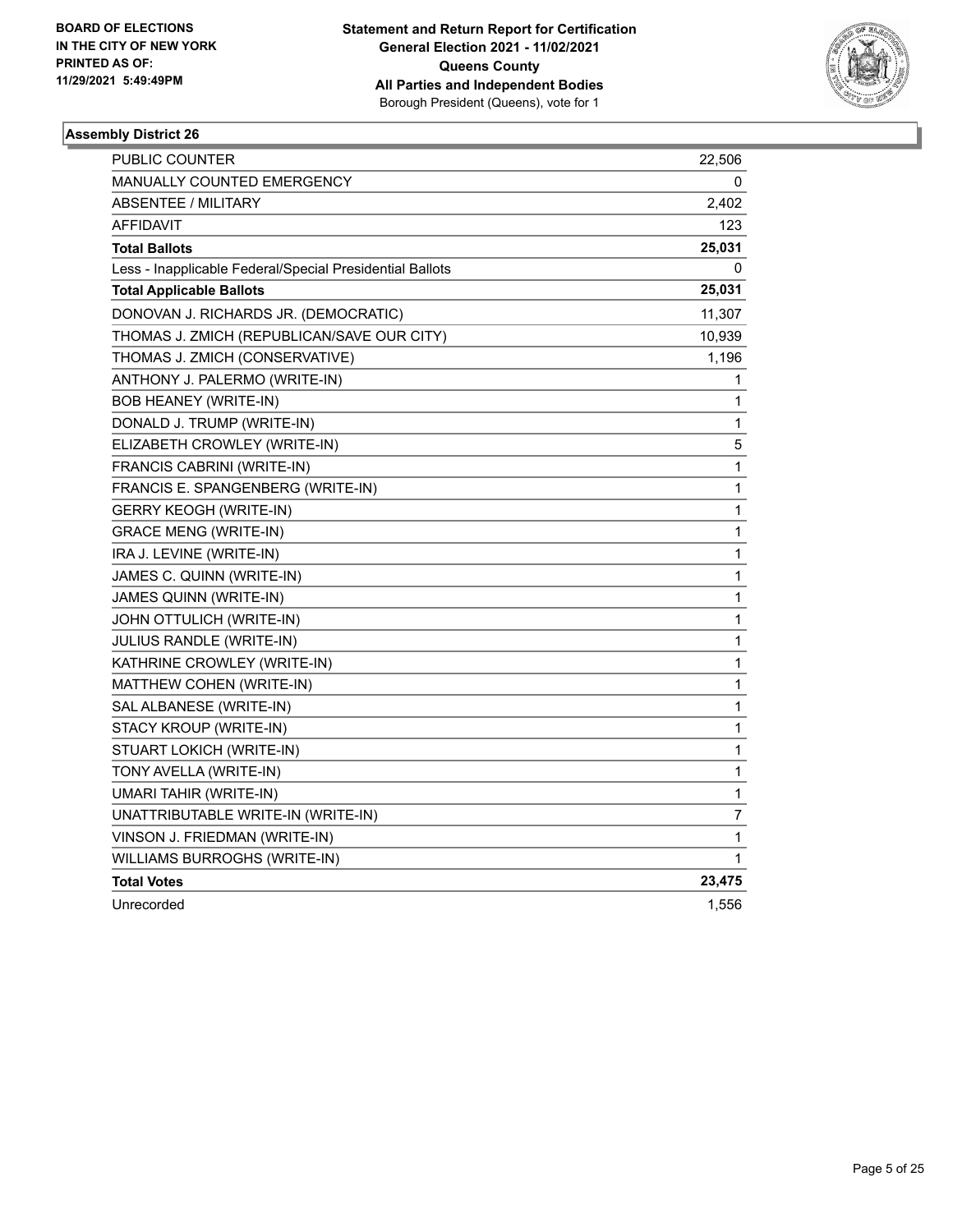

| PUBLIC COUNTER                                           | 14,683                  |
|----------------------------------------------------------|-------------------------|
| MANUALLY COUNTED EMERGENCY                               | 0                       |
| <b>ABSENTEE / MILITARY</b>                               | 1,525                   |
| <b>AFFIDAVIT</b>                                         | 59                      |
| <b>Total Ballots</b>                                     | 16,267                  |
| Less - Inapplicable Federal/Special Presidential Ballots | 0                       |
| <b>Total Applicable Ballots</b>                          | 16,267                  |
| DONOVAN J. RICHARDS JR. (DEMOCRATIC)                     | 9,305                   |
| THOMAS J. ZMICH (REPUBLICAN/SAVE OUR CITY)               | 5,490                   |
| THOMAS J. ZMICH (CONSERVATIVE)                           | 527                     |
| ALAN SMITHIEE (WRITE-IN)                                 | 1                       |
| ALFRED E. NEUMAN (WRITE-IN)                              | 1                       |
| ANTHONY MIRANDA (WRITE-IN)                               | 2                       |
| ELI ZADZA (WRITE-IN)                                     | 1                       |
| ELIZABETH CROWLEY (WRITE-IN)                             | 2                       |
| EMPEROR HIROHITO (WRITE-IN)                              | 1                       |
| <b>GRACE MENG (WRITE-IN)</b>                             | 2                       |
| HELENA MERTIRI (WRITE-IN)                                | 1                       |
| JAMIE HALL (WRITE-IN)                                    | 1                       |
| JIA LIU (WRITE-IN)                                       | 1                       |
| JIMMY VAN BRAMER (WRITE-IN)                              | $\overline{\mathbf{c}}$ |
| JOHN LIU (WRITE-IN)                                      | $\overline{\mathbf{c}}$ |
| JOHN SMITH (WRITE-IN)                                    | 1                       |
| JOHN SOCHRAN (WRITE-IN)                                  | 1                       |
| KAMIL KRAWCZYK (WRITE-IN)                                | 1                       |
| LEROY COMRIE (WRITE-IN)                                  | 1                       |
| MATT FOLEY (WRITE-IN)                                    | 1                       |
| MELISSA MENESES (WRITE-IN)                               | 1                       |
| NAOMI LEHR (WRITE-IN)                                    | 1                       |
| PAUL GALEA (WRITE-IN)                                    | 1                       |
| RUDY MARAJH (WRITE-IN)                                   | 1                       |
| TIFFANY CABAN (WRITE-IN)                                 | 1                       |
| UNATTRIBUTABLE WRITE-IN (WRITE-IN)                       | 7                       |
| UNCOUNTED WRITE-IN PER STATUTE (WRITE-IN)                | 1                       |
| WILLIAM LAMPERT (WRITE-IN)                               | 1                       |
| YACKOV SERLE (WRITE-IN)                                  | 1                       |
| <b>Total Votes</b>                                       | 15,359                  |
| Unrecorded                                               | 908                     |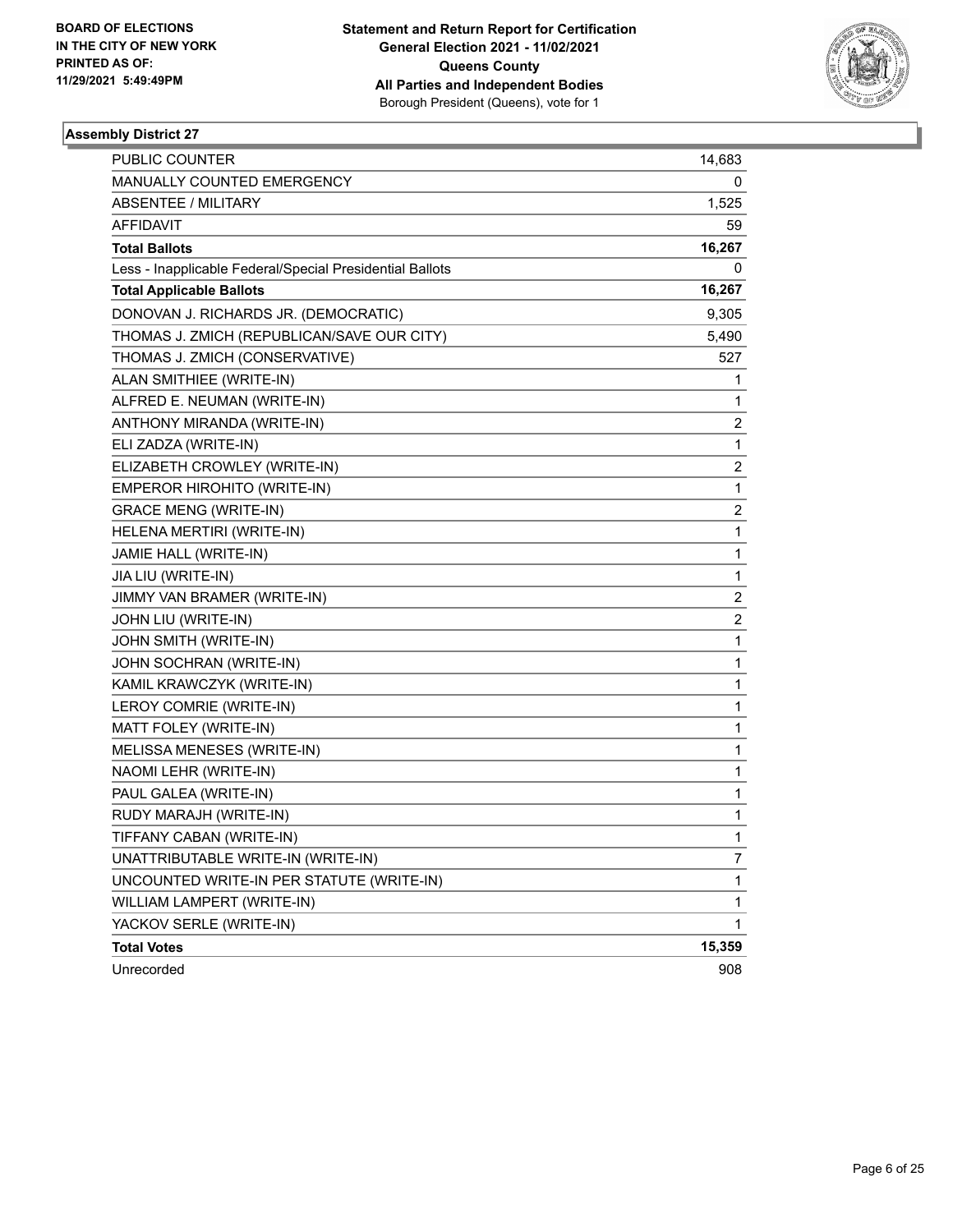

| PUBLIC COUNTER                                           | 20,406      |
|----------------------------------------------------------|-------------|
| <b>MANUALLY COUNTED EMERGENCY</b>                        | 0           |
| ABSENTEE / MILITARY                                      | 2,099       |
| <b>AFFIDAVIT</b>                                         | 117         |
| <b>Total Ballots</b>                                     | 22,622      |
| Less - Inapplicable Federal/Special Presidential Ballots | 0           |
| <b>Total Applicable Ballots</b>                          | 22,622      |
| DONOVAN J. RICHARDS JR. (DEMOCRATIC)                     | 12,176      |
| THOMAS J. ZMICH (REPUBLICAN/SAVE OUR CITY)               | 8,419       |
| THOMAS J. ZMICH (CONSERVATIVE)                           | 964         |
| AL D'AMATO (WRITE-IN)                                    | 1           |
| ALEDA GAGARIN (WRITE-IN)                                 | 1           |
| BRENT HOROWITZ (WRITE-IN)                                | 1           |
| CALEB FOSSUM (WRITE-IN)                                  | 1           |
| DAFFY DUCK (WRITE-IN)                                    | 1           |
| DANIEL MORSE (WRITE-IN)                                  | 1           |
| DONALD MANES (WRITE-IN)                                  | 1           |
| EDWARD S HARLEY (WRITE-IN)                               | 1           |
| ELIZABETH CROWLEY (WRITE-IN)                             | 8           |
| ISRAEL JOSHUA GOODMAN (WRITE-IN)                         | 1           |
| JAMES VAN BRAMER (WRITE-IN)                              | 3           |
| KYLE SHERMAN (WRITE-IN)                                  | 1           |
| MATTHEW LEA (WRITE-IN)                                   | 1           |
| MELINDA KATZ (WRITE-IN)                                  | 1           |
| MICHAEL BUDABIN (WRITE-IN)                               | 1           |
| MICKEY MOUSE (WRITE-IN)                                  | 1           |
| MINA MALIK (WRITE-IN)                                    | 1           |
| ROY REECE (WRITE-IN)                                     | 2           |
| SHARON LEE (WRITE-IN)                                    | $\mathbf 1$ |
| STEVE GOFFNER (WRITE-IN)                                 | 1           |
| THOMAS JEFFERSON (WRITE-IN)                              | 1           |
| UNATTRIBUTABLE WRITE-IN (WRITE-IN)                       | 6           |
| YAKOV SUERALOV (WRITE-IN)                                | 1           |
| <b>Total Votes</b>                                       | 21,597      |
| Unrecorded                                               | 1,025       |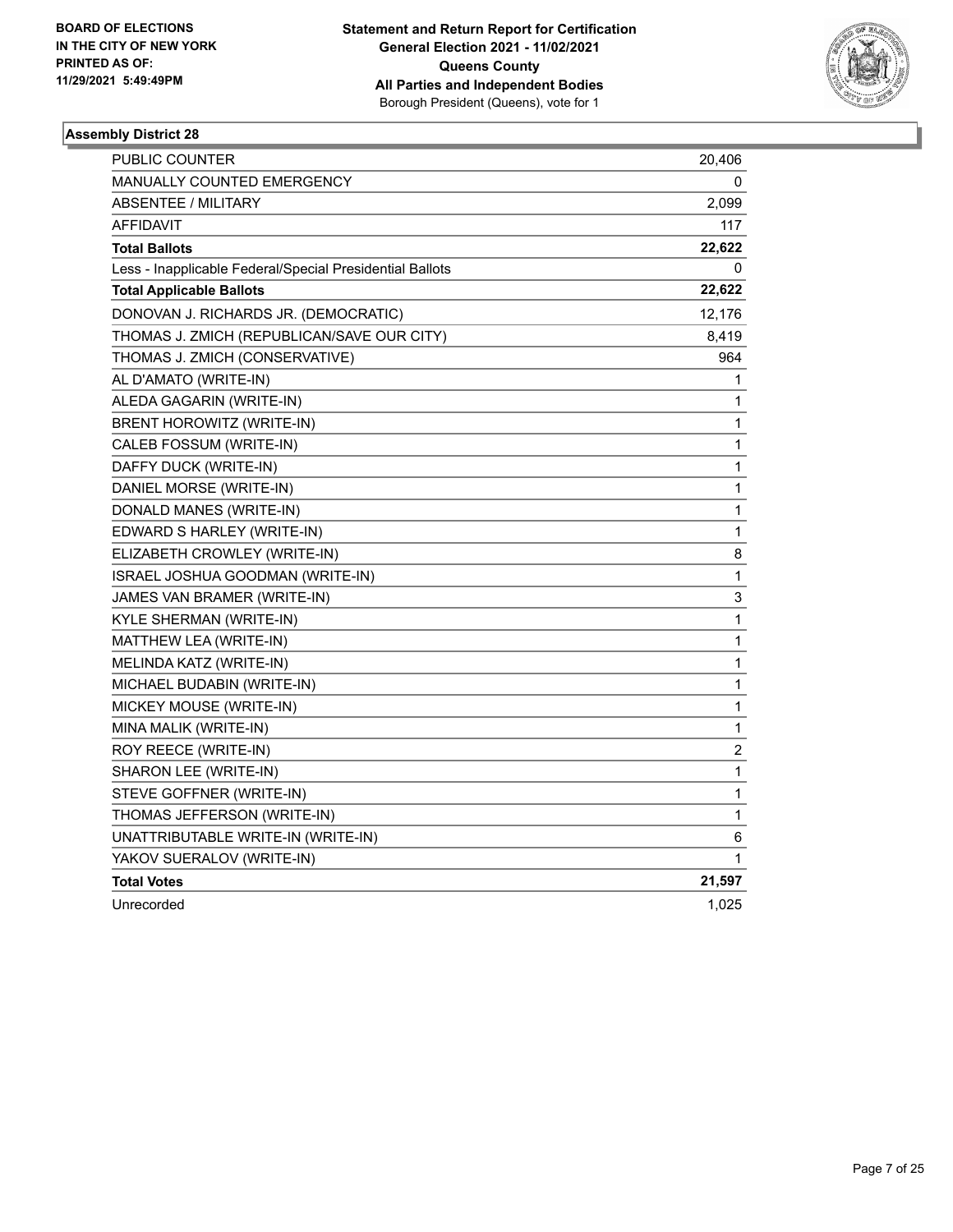

| <b>PUBLIC COUNTER</b>                                    | 16,114         |
|----------------------------------------------------------|----------------|
| <b>MANUALLY COUNTED EMERGENCY</b>                        | 0              |
| ABSENTEE / MILITARY                                      | 1,361          |
| <b>AFFIDAVIT</b>                                         | 50             |
| <b>Total Ballots</b>                                     | 17,525         |
| Less - Inapplicable Federal/Special Presidential Ballots | 0              |
| <b>Total Applicable Ballots</b>                          | 17,525         |
| DONOVAN J. RICHARDS JR. (DEMOCRATIC)                     | 15,933         |
| THOMAS J. ZMICH (REPUBLICAN/SAVE OUR CITY)               | 931            |
| THOMAS J. ZMICH (CONSERVATIVE)                           | 140            |
| <b>COREY GUMBS (WRITE-IN)</b>                            | 1              |
| ELIZABETH CROWLEY (WRITE-IN)                             | $\overline{c}$ |
| JIMMY VAN BRAMER (WRITE-IN)                              | 1              |
| LAWRENCE WOODS (WRITE-IN)                                | 1              |
| MARCIA M FRANCIS (WRITE-IN)                              | 1              |
| MICHELLE OBAMA (WRITE-IN)                                | 1              |
| RABBI STRAVINKSY (WRITE-IN)                              | 1              |
| SHAKA WALLACE (WRITE-IN)                                 | 1              |
| SHARON LEE (WRITE-IN)                                    | 1              |
| SHIRLEY HUNTLEY (WRITE-IN)                               | 1              |
| TIFFANY CABAN (WRITE-IN)                                 | 1              |
| UNATTRIBUTABLE WRITE-IN (WRITE-IN)                       | 3              |
| UNCOUNTED WRITE-IN PER STATUTE (WRITE-IN)                | 1              |
| <b>Total Votes</b>                                       | 17,020         |
| Unrecorded                                               | 505            |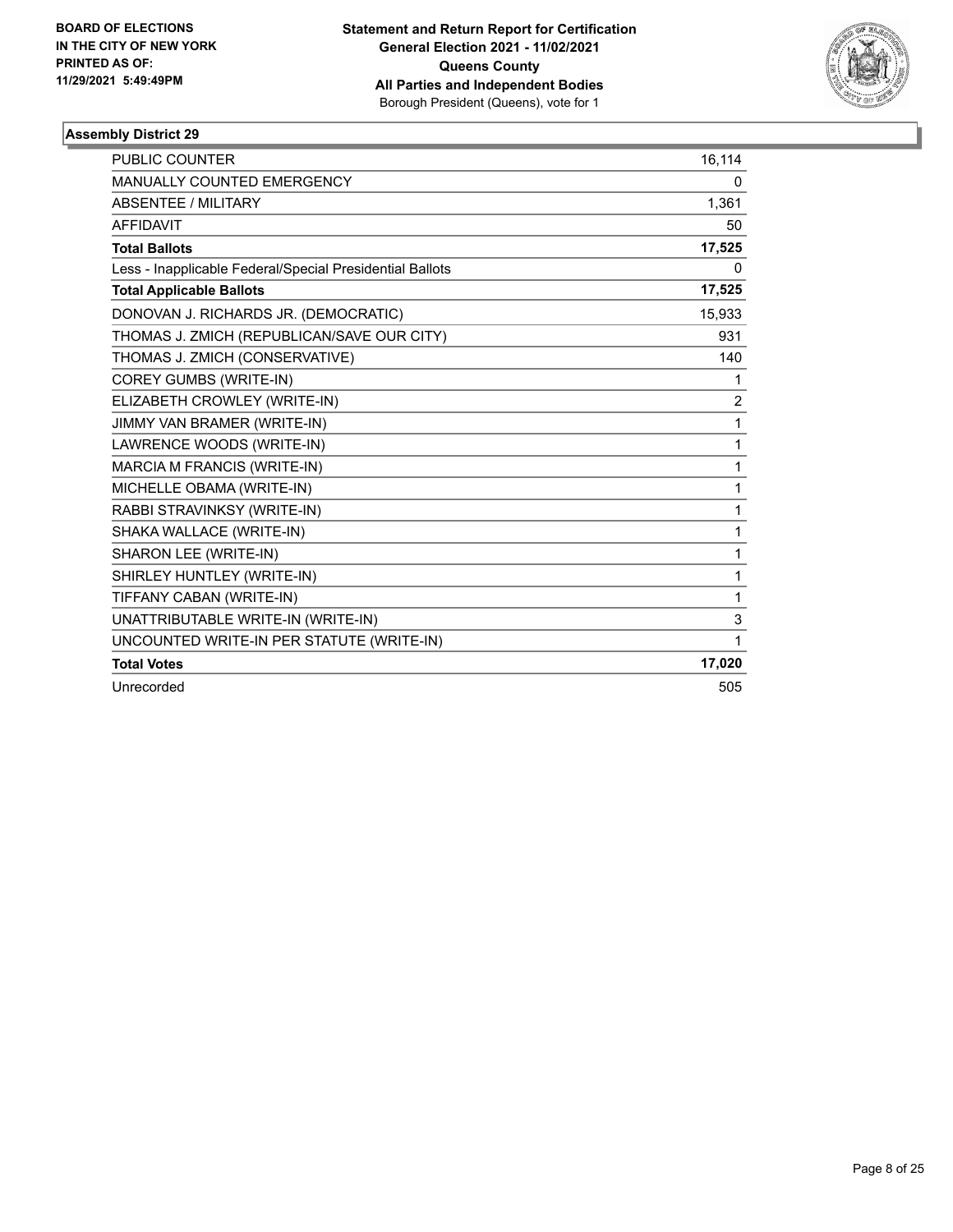

| PUBLIC COUNTER                                           | 16,979                  |
|----------------------------------------------------------|-------------------------|
| MANUALLY COUNTED EMERGENCY                               | 0                       |
| <b>ABSENTEE / MILITARY</b>                               | 1,142                   |
| AFFIDAVIT                                                | 100                     |
| <b>Total Ballots</b>                                     | 18,221                  |
| Less - Inapplicable Federal/Special Presidential Ballots | 0                       |
| <b>Total Applicable Ballots</b>                          | 18,221                  |
| DONOVAN J. RICHARDS JR. (DEMOCRATIC)                     | 9,145                   |
| THOMAS J. ZMICH (REPUBLICAN/SAVE OUR CITY)               | 7,106                   |
| THOMAS J. ZMICH (CONSERVATIVE)                           | 839                     |
| ALEXANDRIA OCASIO-CORTEZ (WRITE-IN)                      | 1                       |
| BALTHAZAR B. TERLICKI (WRITE-IN)                         | 1                       |
| CHARLES GERSTEIN (WRITE-IN)                              | 1                       |
| CHRISTOPHER SLATTERY (WRITE-IN)                          | $\mathbf 1$             |
| COSTA CONSTANTINIDES (WRITE-IN)                          | $\mathbf 1$             |
| DENISE KEEHAN SMITH (WRITE-IN)                           | $\mathbf 1$             |
| DONNA FREDENILLION (WRITE-IN)                            | 1                       |
| ELIZABETH CROWLEY (WRITE-IN)                             | 15                      |
| ERIN T. MAHONEY (WRITE-IN)                               | 1                       |
| EUGENE DEBS (WRITE-IN)                                   | 1                       |
| <b>GEORGE ANGELASTRO (WRITE-IN)</b>                      | 1                       |
| HELEN HARVEY (WRITE-IN)                                  | $\mathbf 1$             |
| HELEN MULVANY (WRITE-IN)                                 | 1                       |
| HOMER SIMPSON (WRITE-IN)                                 | 1                       |
| INDIA WALTON (WRITE-IN)                                  | $\mathbf{1}$            |
| <b>IWAN KINAL (WRITE-IN)</b>                             | $\mathbf{1}$            |
| JA'MARR CHASE (WRITE-IN)                                 | 1                       |
| JAMES VAN BRAMER (WRITE-IN)                              | 7                       |
| JULISSA BISONO (WRITE-IN)                                | 1                       |
| LARRY KUDLOW (WRITE-IN)                                  | 1                       |
| <b>MARCUS STROMAN (WRITE-IN)</b>                         | 1                       |
| ROBERT HOLDEN (WRITE-IN)                                 | $\mathbf{1}$            |
| RORY DOWNING BARTHEL (WRITE-IN)                          | 1                       |
| RYAN OPAK (WRITE-IN)                                     | 1                       |
| SCOTT GEIGER (WRITE-IN)                                  | 1                       |
| SOPHIA STOLL (WRITE-IN)                                  | 1                       |
| STAN MORSE (WRITE-IN)                                    | 2                       |
| SUSAN LEE (WRITE-IN)                                     | $\overline{\mathbf{c}}$ |
| UNATTRIBUTABLE WRITE-IN (WRITE-IN)                       | 6                       |
| <b>Total Votes</b>                                       | 17,146                  |
| Unrecorded                                               | 1,075                   |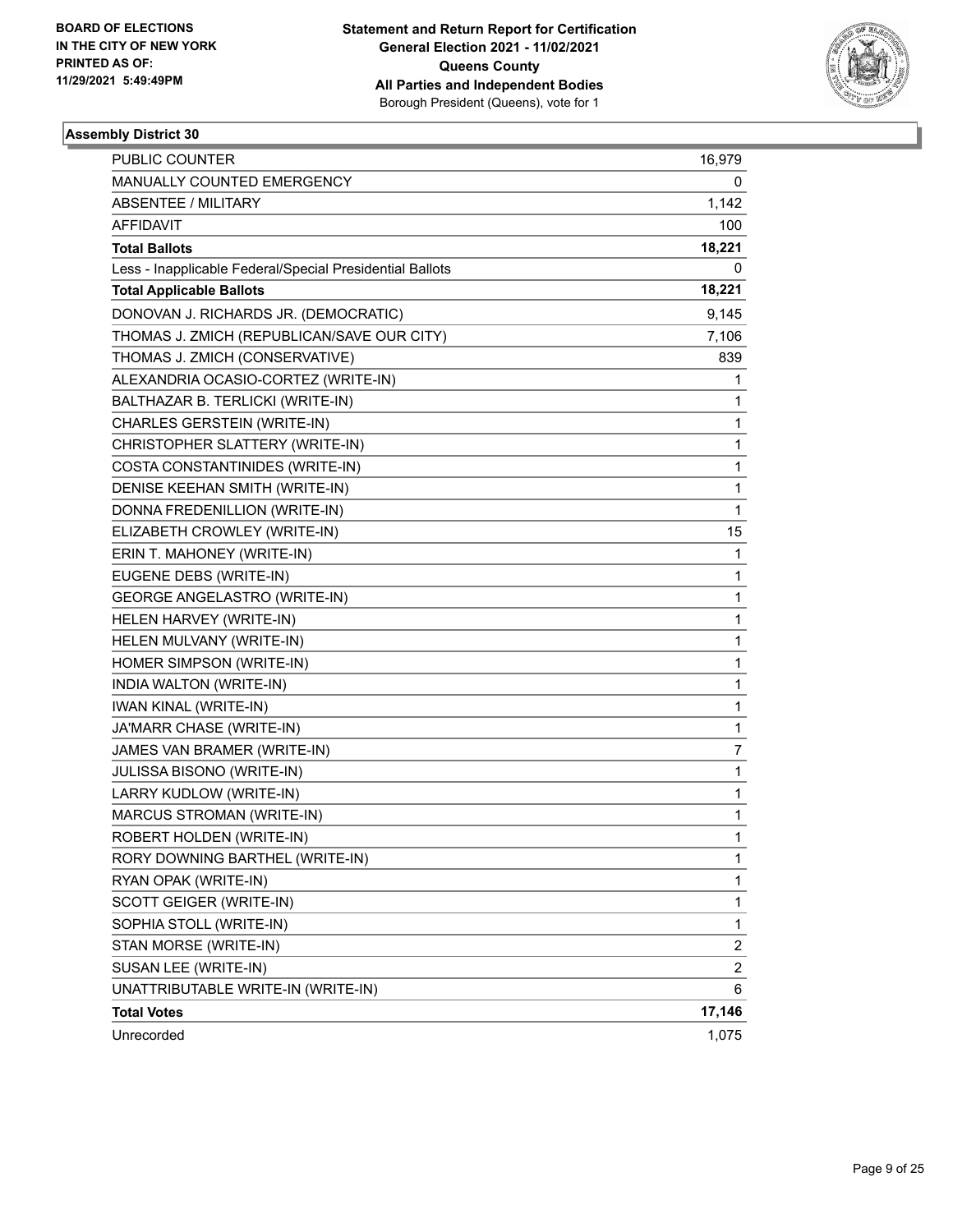

| <b>PUBLIC COUNTER</b>                                    | 10,973 |
|----------------------------------------------------------|--------|
| <b>MANUALLY COUNTED EMERGENCY</b>                        | 0      |
| <b>ABSENTEE / MILITARY</b>                               | 775    |
| <b>AFFIDAVIT</b>                                         | 75     |
| <b>Total Ballots</b>                                     | 11,823 |
| Less - Inapplicable Federal/Special Presidential Ballots | 0      |
| <b>Total Applicable Ballots</b>                          | 11,823 |
| DONOVAN J. RICHARDS JR. (DEMOCRATIC)                     | 9,871  |
| THOMAS J. ZMICH (REPUBLICAN/SAVE OUR CITY)               | 1,305  |
| THOMAS J. ZMICH (CONSERVATIVE)                           | 202    |
| ALAN KATEMAN (WRITE-IN)                                  | 1      |
| BERNIE SANDERS (WRITE-IN)                                | 1      |
| ELIZABETH CROWLEY (WRITE-IN)                             | 3      |
| ERCAN NURI AYBASTI (WRITE-IN)                            | 1      |
| JACKIE ROGERS (WRITE-IN)                                 | 1      |
| JIMMY VAN BRAMER (WRITE-IN)                              | 1      |
| <b>JING KONG (WRITE-IN)</b>                              | 1      |
| LEU ACKERMAN (WRITE-IN)                                  | 1      |
| SANDRA UNG (WRITE-IN)                                    | 1      |
| SYMERE RYSIL WOODS (WRITE-IN)                            | 1      |
| UNATTRIBUTABLE WRITE-IN (WRITE-IN)                       | 10     |
| <b>Total Votes</b>                                       | 11,400 |
| Unrecorded                                               | 423    |
|                                                          |        |

| PUBLIC COUNTER                                           | 14,251   |
|----------------------------------------------------------|----------|
| <b>MANUALLY COUNTED EMERGENCY</b>                        | $\Omega$ |
| <b>ABSENTEE / MILITARY</b>                               | 1,068    |
| AFFIDAVIT                                                | 50       |
| <b>Total Ballots</b>                                     | 15,369   |
| Less - Inapplicable Federal/Special Presidential Ballots | 0        |
| <b>Total Applicable Ballots</b>                          | 15,369   |
| DONOVAN J. RICHARDS JR. (DEMOCRATIC)                     | 13,970   |
| THOMAS J. ZMICH (REPUBLICAN/SAVE OUR CITY)               | 754      |
| THOMAS J. ZMICH (CONSERVATIVE)                           | 106      |
| CRAIG E BOYER (WRITE-IN)                                 | 1        |
| EVERLY BROWN (WRITE-IN)                                  | 1        |
| <b>JASON CORLEY (WRITE-IN)</b>                           | 1        |
| JEFF AUBRY (WRITE-IN)                                    | 1        |
| JOSEPH MARTHONE (WRITE-IN)                               | 1        |
| KEVIN RILEY (WRITE-IN)                                   | 1        |
| MARCUS GARVEY (WRITE-IN)                                 | 1        |
| SAMUEL J HOWARD (WRITE-IN)                               | 1        |
| SAYWALAH KESSELLY (WRITE-IN)                             | 1        |
| UNATTRIBUTABLE WRITE-IN (WRITE-IN)                       | 3        |
| <b>Total Votes</b>                                       | 14,842   |
| Unrecorded                                               | 527      |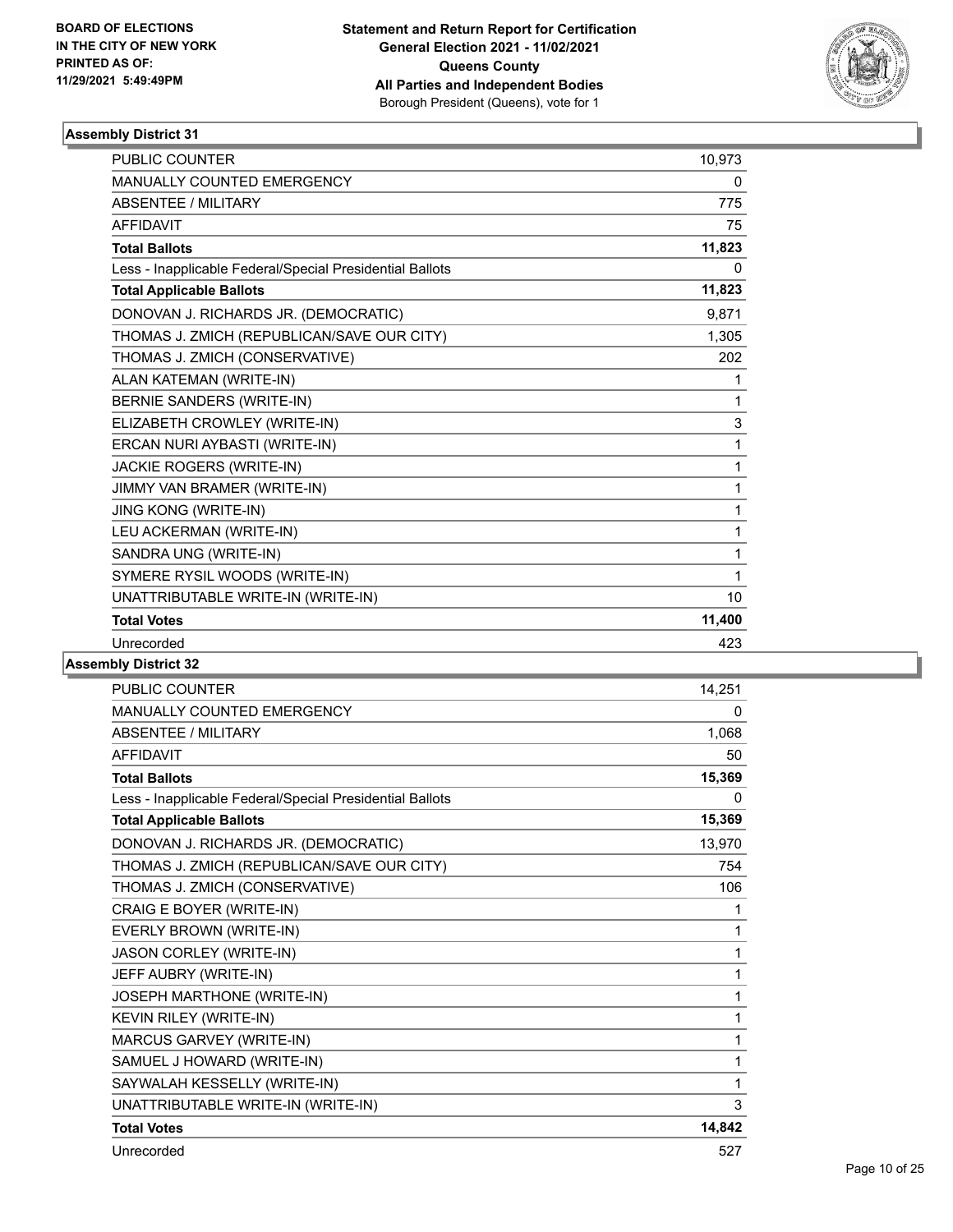

| <b>PUBLIC COUNTER</b>                                    | 17,743 |
|----------------------------------------------------------|--------|
| <b>MANUALLY COUNTED EMERGENCY</b>                        | 0      |
| <b>ABSENTEE / MILITARY</b>                               | 1,477  |
| <b>AFFIDAVIT</b>                                         | 63     |
| <b>Total Ballots</b>                                     | 19,283 |
| Less - Inapplicable Federal/Special Presidential Ballots | 0      |
| <b>Total Applicable Ballots</b>                          | 19,283 |
| DONOVAN J. RICHARDS JR. (DEMOCRATIC)                     | 15,822 |
| THOMAS J. ZMICH (REPUBLICAN/SAVE OUR CITY)               | 2,397  |
| THOMAS J. ZMICH (CONSERVATIVE)                           | 354    |
| ANTHONY A RIVERS (WRITE-IN)                              | 2      |
| CHINUONYE OKAFOR (WRITE-IN)                              | 1      |
| CHRISTOPHER GERAGHTY (WRITE-IN)                          | 1      |
| DANNIEL MAIO (WRITE-IN)                                  | 1      |
| <b>DERRICK WIGGILIS (WRITE-IN)</b>                       | 1      |
| DYMITRA ETIENNE (WRITE-IN)                               | 1      |
| ELIZABETH CROWLEY (WRITE-IN)                             | 3      |
| JOLYRE CUJOH (WRITE-IN)                                  | 1      |
| JORGE M CORREA JR (WRITE-IN)                             | 1      |
| LONDO MOLARI (WRITE-IN)                                  | 1      |
| MARIE ROUNDTREE (WRITE-IN)                               | 1      |
| NORMAN SCOTT (WRITE-IN)                                  | 1      |
| PHIL ORENSTEIN (WRITE-IN)                                | 1      |
| SAYWALAH KESSELLY (WRITE-IN)                             | 1      |
| UNATTRIBUTABLE WRITE-IN (WRITE-IN)                       | 4      |
| UNCOUNTED WRITE-IN PER STATUTE (WRITE-IN)                | 1      |
| <b>VICTORIA PERRY (WRITE-IN)</b>                         | 1      |
| VIOLA PLUMMER (WRITE-IN)                                 | 1      |
| <b>Total Votes</b>                                       | 18,597 |
| Unrecorded                                               | 686    |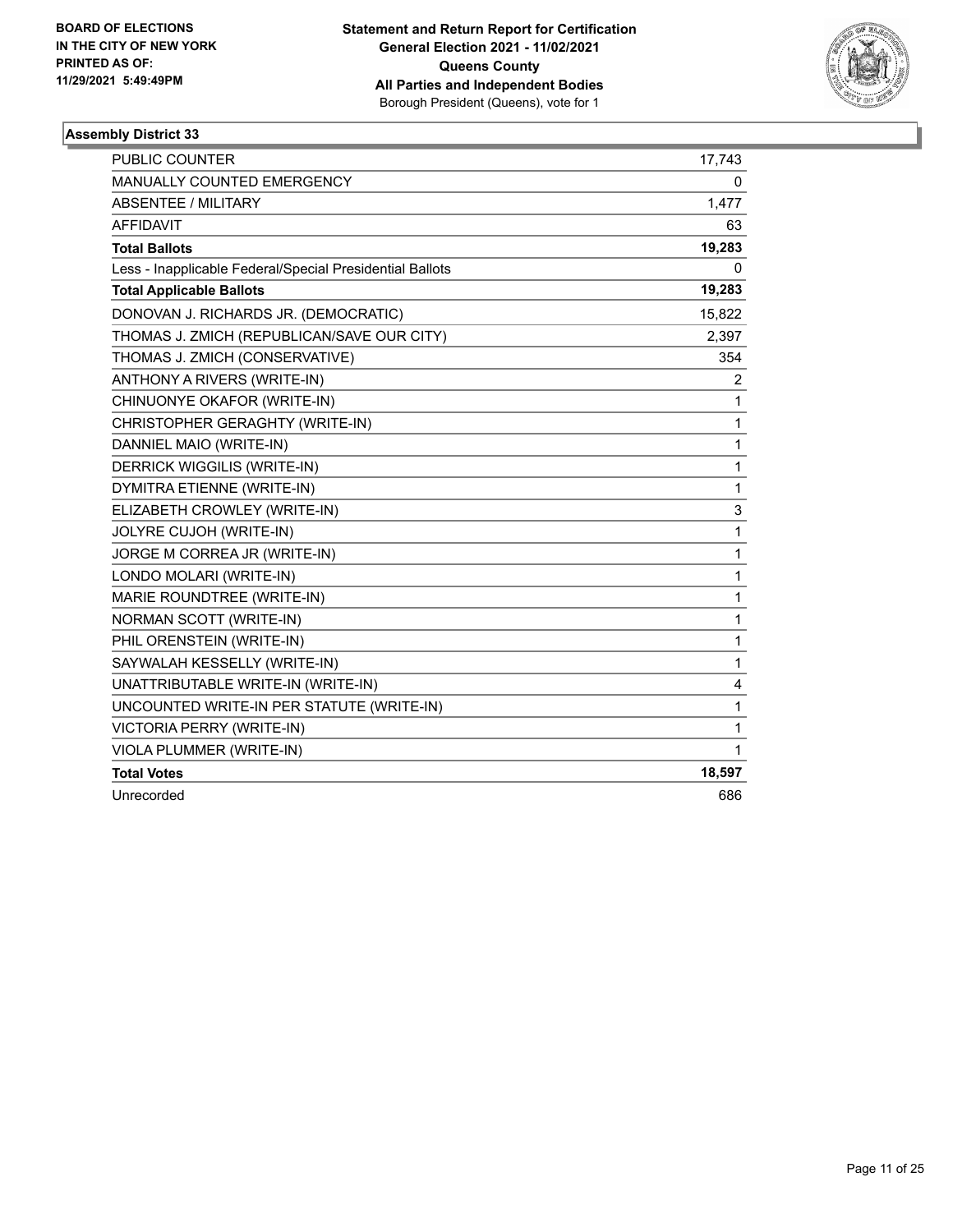

| <b>PUBLIC COUNTER</b>                                    | 10,620         |
|----------------------------------------------------------|----------------|
| MANUALLY COUNTED EMERGENCY                               | 0              |
| ABSENTEE / MILITARY                                      | 817            |
| <b>AFFIDAVIT</b>                                         | 72             |
| <b>Total Ballots</b>                                     | 11,509         |
| Less - Inapplicable Federal/Special Presidential Ballots | 0              |
| <b>Total Applicable Ballots</b>                          | 11,509         |
| DONOVAN J. RICHARDS JR. (DEMOCRATIC)                     | 7,947          |
| THOMAS J. ZMICH (REPUBLICAN/SAVE OUR CITY)               | 2,465          |
| THOMAS J. ZMICH (CONSERVATIVE)                           | 326            |
| <b>BERNIE SANDERS (WRITE-IN)</b>                         | 1              |
| CHRISTIAN JEOVANNY BUSTAMANTE (WRITE-IN)                 | 1              |
| COSTA CONSTANTINIDES (WRITE-IN)                          | 1              |
| DANIEL Y. SHIN (WRITE-IN)                                | 1              |
| FIDEL CASTRO (WRITE-IN)                                  | 1              |
| JADIN KAUR (WRITE-IN)                                    | 1              |
| JIMMY VAN BRAMER (WRITE-IN)                              | $\overline{c}$ |
| JIMMY VAN BREMAR (WRITE-IN)                              | 1              |
| LEON TROTSKY (WRITE-IN)                                  | 1              |
| MARIA WONG (WRITE-IN)                                    | 1              |
| MICHAEL PARRELLA (WRITE-IN)                              | 1              |
| MICKEY MANTLE (WRITE-IN)                                 | 1              |
| NAOMI GOLDMAN (WRITE-IN)                                 | 1              |
| SEAN BELL (WRITE-IN)                                     | 1              |
| TAYLOR BUTLER (WRITE-IN)                                 | 1              |
| TIFFANY CABAN (WRITE-IN)                                 | $\mathbf{1}$   |
| UNATTRIBUTABLE WRITE-IN (WRITE-IN)                       | 8              |
| VICKIE PALADINO (WRITE-IN)                               | $\overline{c}$ |
| <b>Total Votes</b>                                       | 10,765         |
| Unrecorded                                               | 744            |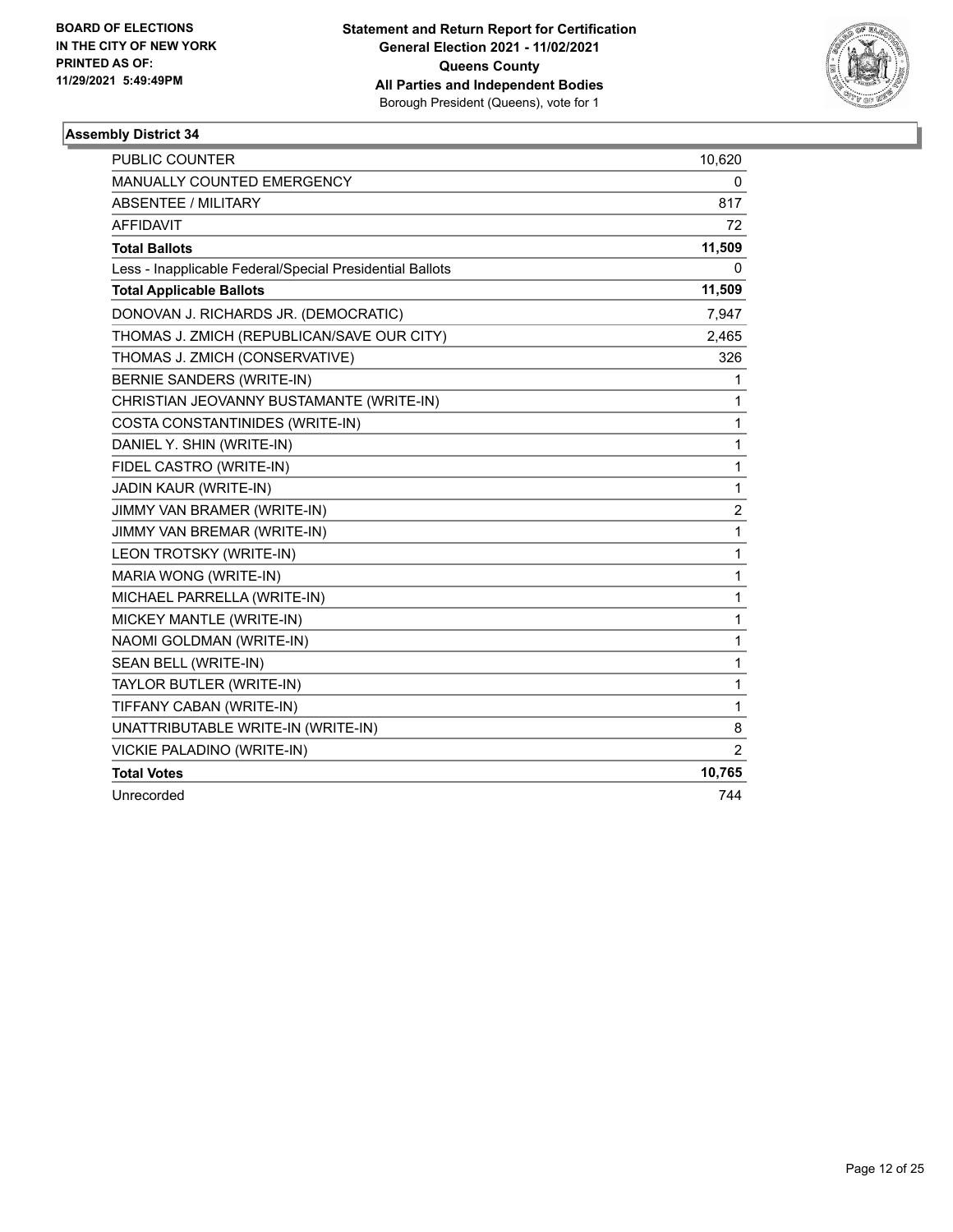

| <b>PUBLIC COUNTER</b>                                    | 8,836          |
|----------------------------------------------------------|----------------|
| <b>MANUALLY COUNTED EMERGENCY</b>                        | 0              |
| <b>ABSENTEE / MILITARY</b>                               | 680            |
| <b>AFFIDAVIT</b>                                         | 40             |
| <b>Total Ballots</b>                                     | 9,556          |
| Less - Inapplicable Federal/Special Presidential Ballots | 0              |
| <b>Total Applicable Ballots</b>                          | 9,556          |
| DONOVAN J. RICHARDS JR. (DEMOCRATIC)                     | 6,834          |
| THOMAS J. ZMICH (REPUBLICAN/SAVE OUR CITY)               | 1,919          |
| THOMAS J. ZMICH (CONSERVATIVE)                           | 201            |
| ELIZABETH CROWLEY (WRITE-IN)                             | 3              |
| GERALD MATACOTTA (WRITE-IN)                              | $\overline{2}$ |
| MARK BIBLIS (WRITE-IN)                                   | 1              |
| MARY TRUMP (WRITE-IN)                                    | 1              |
| MICHAEL BLOOMBERG (WRITE-IN)                             | 1              |
| NANCY TRUILLO (WRITE-IN)                                 | 1              |
| NETHA WHTE (WRITE-IN)                                    | 1              |
| OMMAS L. GRAHAM (WRITE-IN)                               | 1              |
| SONA CHHETRY (WRITE-IN)                                  | 1              |
| STAN MORSE (WRITE-IN)                                    | 1              |
| UNATTRIBUTABLE WRITE-IN (WRITE-IN)                       | 1              |
| XIAOJIANG FAN (WRITE-IN)                                 | 1              |
| <b>Total Votes</b>                                       | 8,969          |
| Unrecorded                                               | 587            |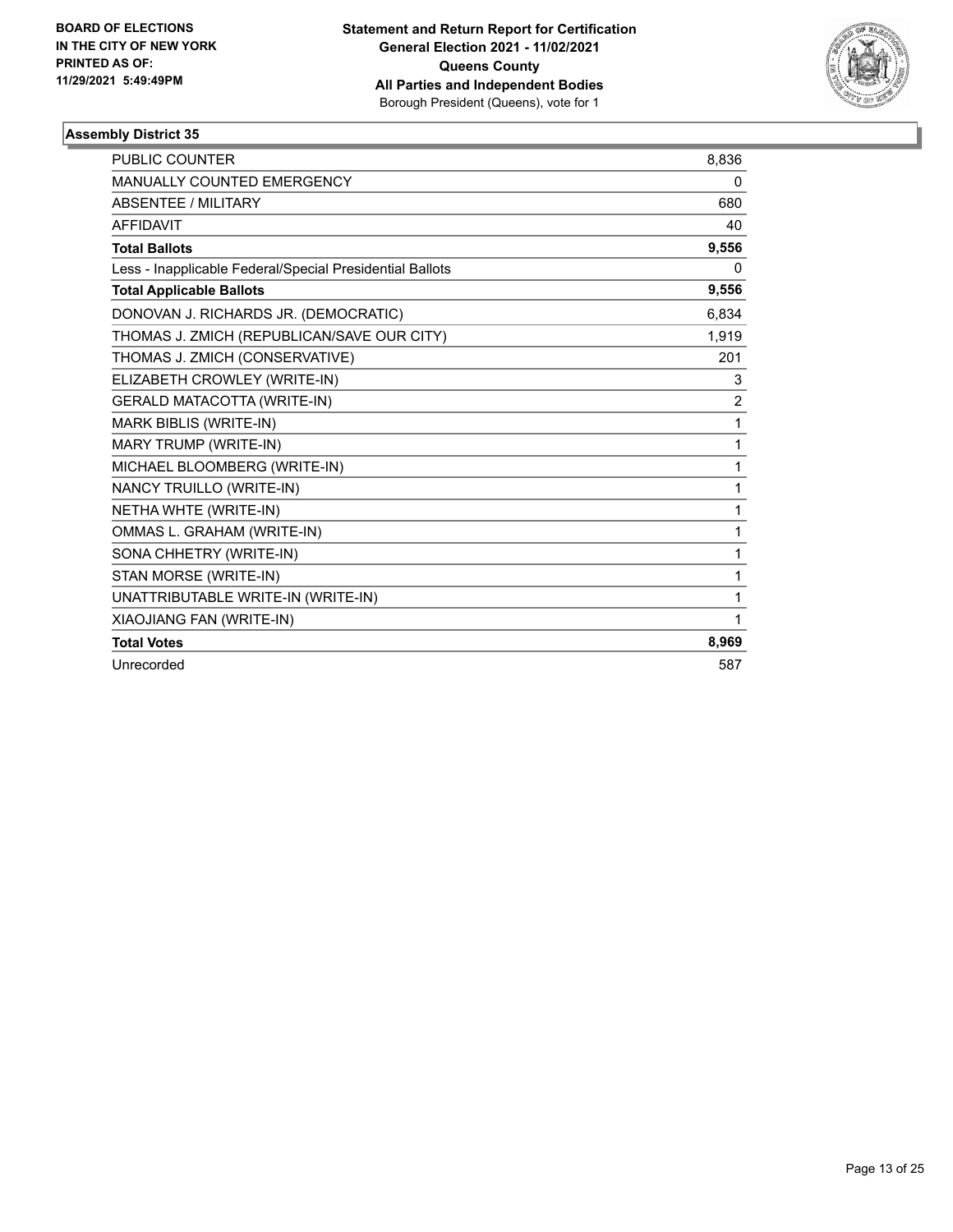

| PUBLIC COUNTER                                           | 17,307                  |
|----------------------------------------------------------|-------------------------|
| MANUALLY COUNTED EMERGENCY                               | 0                       |
| <b>ABSENTEE / MILITARY</b>                               | 1,223                   |
| AFFIDAVIT                                                | 183                     |
| <b>Total Ballots</b>                                     | 18,713                  |
| Less - Inapplicable Federal/Special Presidential Ballots | 0                       |
| <b>Total Applicable Ballots</b>                          | 18,713                  |
| DONOVAN J. RICHARDS JR. (DEMOCRATIC)                     | 12,901                  |
| THOMAS J. ZMICH (REPUBLICAN/SAVE OUR CITY)               | 4,441                   |
| THOMAS J. ZMICH (CONSERVATIVE)                           | 486                     |
| ARAVELLA SIMOTAS (WRITE-IN)                              | 1                       |
| BERNIE SANDERS (WRITE-IN)                                | 1                       |
| BHAIRAVI DESAI (WRITE-IN)                                | 1                       |
| BO KIM (WRITE-IN)                                        | 1                       |
| COOY BUTLER (WRITE-IN)                                   | 1                       |
| COSTA CONSTANTINIDES (WRITE-IN)                          | 1                       |
| DANIEL LEHCHAUPT (WRITE-IN)                              | 1                       |
| DAVID PUDDING (WRITE-IN)                                 | 1                       |
| ELIZABETH CROWLEY (WRITE-IN)                             | 8                       |
| EVIE HANTZOPOULOS (WRITE-IN)                             | 2                       |
| FAHIM HAMID (WRITE-IN)                                   | 1                       |
| FERNANDO ACOSTA (WRITE-IN)                               | 1                       |
| JACOB E GENEN (WRITE-IN)                                 | 1                       |
| JIMMY VAN BRAMER (WRITE-IN)                              | $\overline{\mathbf{c}}$ |
| JONATHAN TOMBERG (WRITE-IN)                              | 1                       |
| KARL BAKER (WRITE-IN)                                    | 1                       |
| LAURA SHEPARD (WRITE-IN)                                 | 1                       |
| LEONARD PELTIER (WRITE-IN)                               | 1                       |
| LINDSEY BOGLAN (WRITE-IN)                                | 1                       |
| LOIS MARBACH (WRITE-IN)                                  | 1                       |
| MEGAN DORAN (WRITE-IN)                                   | 1                       |
| MICHAEL BUDABIN-MCQUON (WRITE-IN)                        | 1                       |
| MICHAEL RYAN (WRITE-IN)                                  | 1                       |
| MITCHELL ROBINSON (WRITE-IN)                             | 1                       |
| NIKUS SIMUS (WRITE-IN)                                   | 1                       |
| OLGA TZORTZATOS (WRITE-IN)                               | 1                       |
| PHIL SCHAPP (WRITE-IN)                                   | 1                       |
| SHAWNA MONOUK (WRITE-IN)                                 | 1                       |
| STAN MORSE (WRITE-IN)                                    | 2                       |
| THOMAS PYNCHON (WRITE-IN)                                | 1                       |
| TIFFANY CABAN (WRITE-IN)                                 | 1                       |
| UNATTRIBUTABLE WRITE-IN (WRITE-IN)                       | 12                      |
| UNCOUNTED WRITE-IN PER STATUTE (WRITE-IN)                | 1                       |
| ZHENLING ZHANG (WRITE-IN)                                | 1                       |
| <b>Total Votes</b>                                       | 17,883                  |
| Unrecorded                                               | 830                     |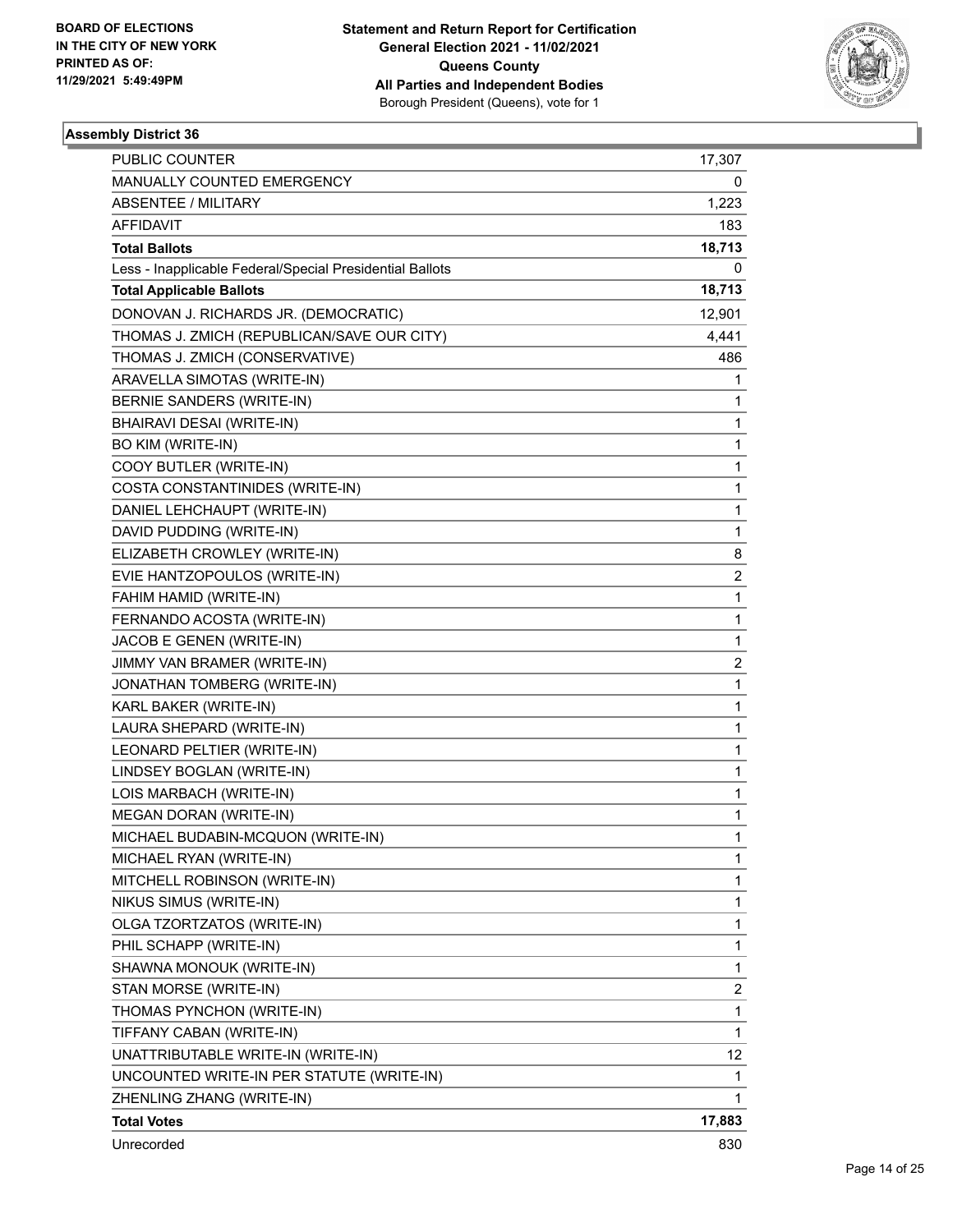

| PUBLIC COUNTER                                           | 15,516 |
|----------------------------------------------------------|--------|
| MANUALLY COUNTED EMERGENCY                               | 0      |
| <b>ABSENTEE / MILITARY</b>                               | 964    |
| <b>AFFIDAVIT</b>                                         | 142    |
| <b>Total Ballots</b>                                     | 16,622 |
| Less - Inapplicable Federal/Special Presidential Ballots | 0      |
| <b>Total Applicable Ballots</b>                          | 16,622 |
| DONOVAN J. RICHARDS JR. (DEMOCRATIC)                     | 12,102 |
| THOMAS J. ZMICH (REPUBLICAN/SAVE OUR CITY)               | 3,273  |
| THOMAS J. ZMICH (CONSERVATIVE)                           | 400    |
| ALI NAJMI (WRITE-IN)                                     | 1      |
| AMIT BAGGA (WRITE-IN)                                    | 1      |
| ANGELA GLOVER (WRITE-IN)                                 | 1      |
| ANTONIO REYNOSO (WRITE-IN)                               | 1      |
| BARRY WEISBLAT (WRITE-IN)                                | 1      |
| BERNIE SANDERS (WRITE-IN)                                | 1      |
| CATHERINE ROJAS (WRITE-IN)                               | 3      |
| CHAMPA CHANDA (WRITE-IN)                                 | 1      |
| COREY JOHNSON (WRITE-IN)                                 | 1      |
| COSTA CONSTANTINIDES (WRITE-IN)                          | 1      |
| CURTIS A. SLIWA (WRITE-IN)                               | 1      |
| ELIZABETH CROWLEY (WRITE-IN)                             | 4      |
| ERICA GROVE (WRITE-IN)                                   | 1      |
| JAMES VAN BRAMER (WRITE-IN)                              | 1      |
| JANISIA HACHICHA (WRITE-IN)                              | 5      |
| JIMMY VAN BRAMER (WRITE-IN)                              | 7      |
| JONATHAN BAILEY (WRITE-IN)                               | 1      |
| LEONARD BATES (WRITE-IN)                                 | 1      |
| LINDA FOGAL (WRITE-IN)                                   | 1      |
| MICKEY MOUSE (WRITE-IN)                                  | 1      |
| NATHANIEL BEATI (WRITE-IN)                               | 1      |
| RAY KENT (WRITE-IN)                                      | 1      |
| RYAN DOUGLASS (WRITE-IN)                                 | 1      |
| SPONGE BOB (WRITE-IN)                                    | 1      |
| STANLEY MORSE (WRITE-IN)                                 | 1      |
| STEVE ZECHOWSKI (WRITE-IN)                               | 1      |
| TANIA MATTOS (WRITE-IN)                                  | 1      |
| UNATTRIBUTABLE WRITE-IN (WRITE-IN)                       | 8      |
| VIRGINIA RAMOS RIOS (WRITE-IN)                           | 1      |
| WALTER MCCAFFREY (WRITE-IN)                              | 1      |
| <b>Total Votes</b>                                       | 15,827 |
| Unrecorded                                               | 795    |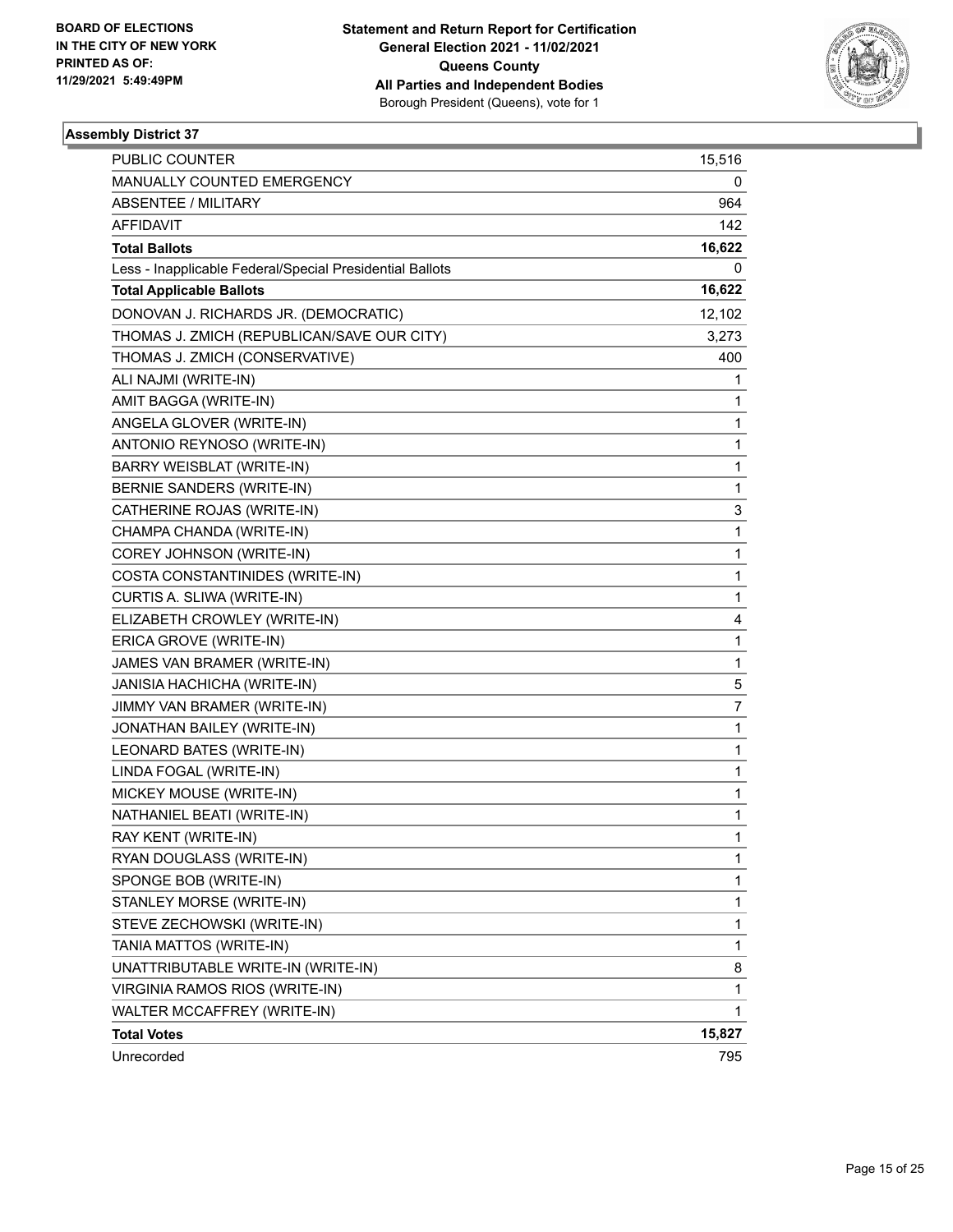

| PUBLIC COUNTER                                           | 10,129 |
|----------------------------------------------------------|--------|
| <b>MANUALLY COUNTED EMERGENCY</b>                        | 0      |
| <b>ABSENTEE / MILITARY</b>                               | 643    |
| <b>AFFIDAVIT</b>                                         | 42     |
| <b>Total Ballots</b>                                     | 10,814 |
| Less - Inapplicable Federal/Special Presidential Ballots | 0      |
| <b>Total Applicable Ballots</b>                          | 10,814 |
| DONOVAN J. RICHARDS JR. (DEMOCRATIC)                     | 6,154  |
| THOMAS J. ZMICH (REPUBLICAN/SAVE OUR CITY)               | 3,593  |
| THOMAS J. ZMICH (CONSERVATIVE)                           | 410    |
| CARMELLA ISABELLA (WRITE-IN)                             | 1      |
| ELIZABETH CROWLEY (WRITE-IN)                             | 7      |
| JANE DOW (WRITE-IN)                                      | 1      |
| JIMMY VAN BRAMER (WRITE-IN)                              | 1      |
| KARL MUNSTEDT (WRITE-IN)                                 | 1      |
| MATTHEW GORTON (WRITE-IN)                                | 1      |
| MOLLIE A. LAUFFER (WRITE-IN)                             | 1      |
| PAUL JUSER (WRITE-IN)                                    | 1      |
| STAVROS HALKPAS (WRITE-IN)                               | 1      |
| TIFFANY CABAN (WRITE-IN)                                 | 1      |
| UNATTRIBUTABLE WRITE-IN (WRITE-IN)                       | 3      |
| <b>Total Votes</b>                                       | 10,176 |
| Unrecorded                                               | 638    |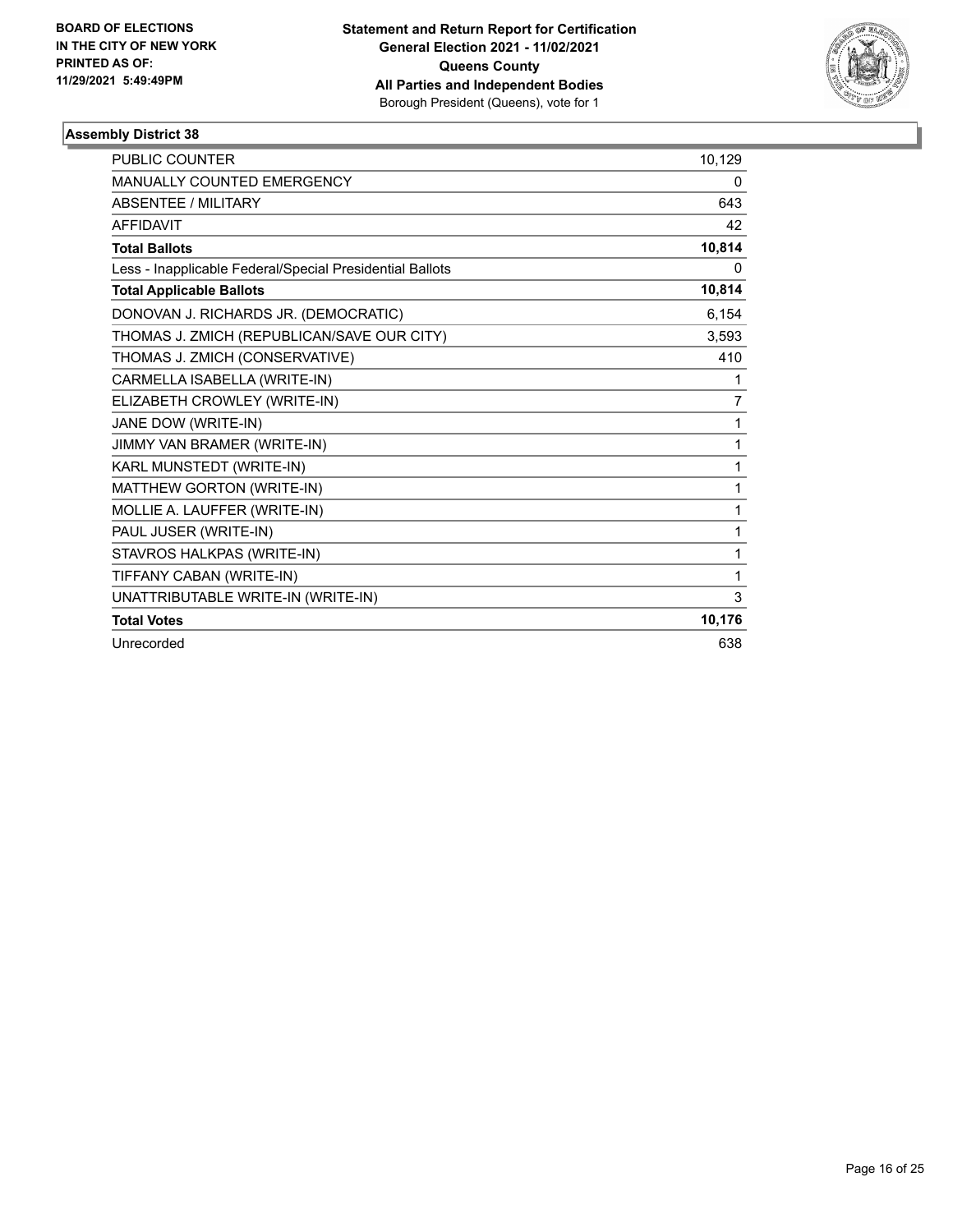

| <b>PUBLIC COUNTER</b>                                    | 7,825 |
|----------------------------------------------------------|-------|
| MANUALLY COUNTED EMERGENCY                               | 0     |
| <b>ABSENTEE / MILITARY</b>                               | 684   |
| <b>AFFIDAVIT</b>                                         | 45    |
| <b>Total Ballots</b>                                     | 8,554 |
| Less - Inapplicable Federal/Special Presidential Ballots | 0     |
| <b>Total Applicable Ballots</b>                          | 8,554 |
| DONOVAN J. RICHARDS JR. (DEMOCRATIC)                     | 5,917 |
| THOMAS J. ZMICH (REPUBLICAN/SAVE OUR CITY)               | 1,822 |
| THOMAS J. ZMICH (CONSERVATIVE)                           | 205   |
| ALFONSO QUIROZ (WRITE-IN)                                | 1     |
| COSTA CONSTANTINIDES (WRITE-IN)                          | 1     |
| DONALD DUCK (WRITE-IN)                                   | 1     |
| HENRY BARANCZAK (WRITE-IN)                               | 1     |
| JON FARREAU (WRITE-IN)                                   | 1     |
| LAURA FRYE (WRITE-IN)                                    | 1     |
| MICKEY MOUSE (WRITE-IN)                                  | 1     |
| RONALD KIAR (WRITE-IN)                                   | 1     |
| SANTA CLAUS (WRITE-IN)                                   | 1     |
| SHARON LEE (WRITE-IN)                                    | 1     |
| UNATTRIBUTABLE WRITE-IN (WRITE-IN)                       | 8     |
| <b>Total Votes</b>                                       | 7,962 |
| Unrecorded                                               | 592   |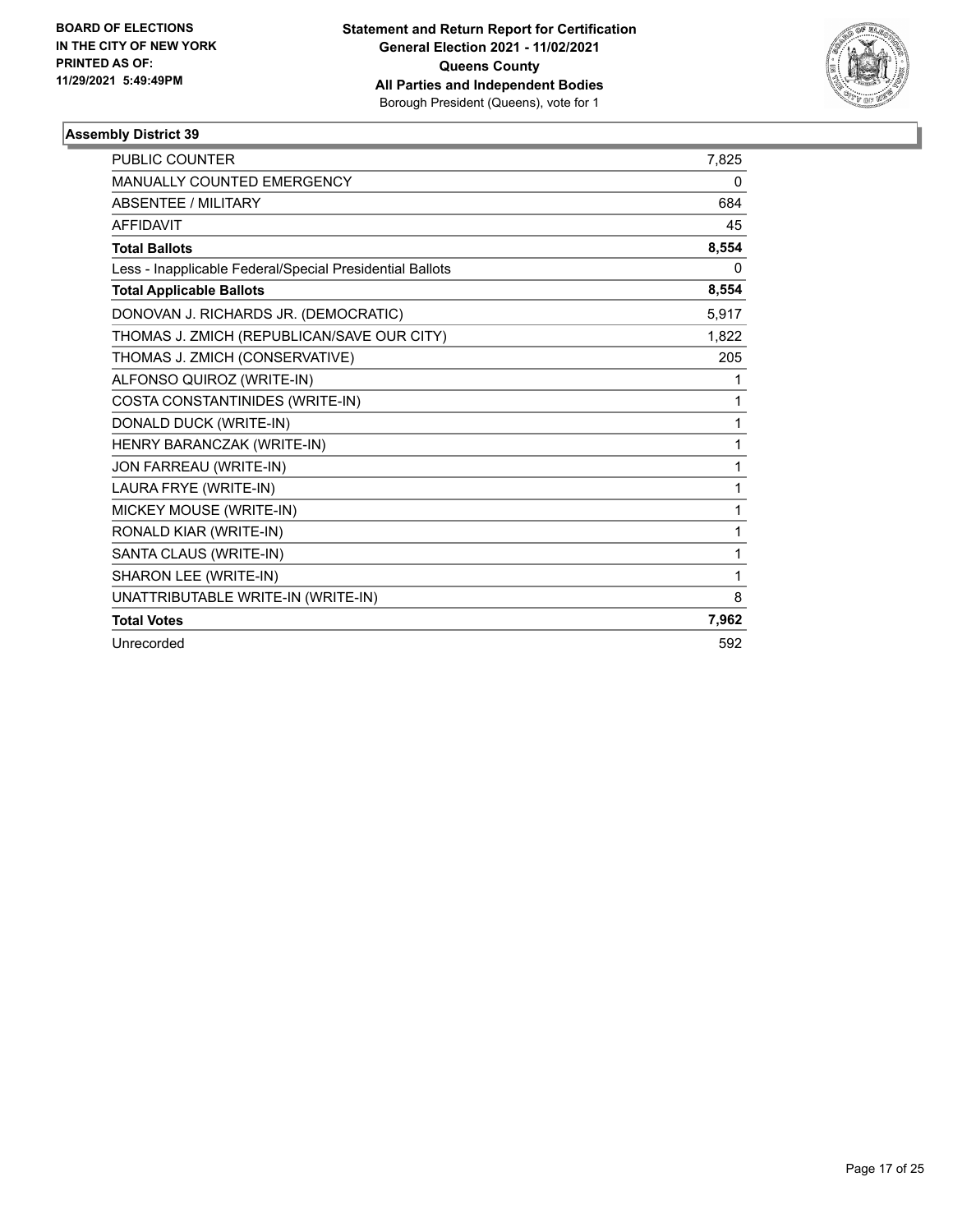

| <b>PUBLIC COUNTER</b>                                    | 10,145         |
|----------------------------------------------------------|----------------|
| <b>MANUALLY COUNTED EMERGENCY</b>                        | 0              |
| <b>ABSENTEE / MILITARY</b>                               | 1,176          |
| <b>AFFIDAVIT</b>                                         | 56             |
| <b>Total Ballots</b>                                     | 11,377         |
| Less - Inapplicable Federal/Special Presidential Ballots | 0              |
| <b>Total Applicable Ballots</b>                          | 11,377         |
| DONOVAN J. RICHARDS JR. (DEMOCRATIC)                     | 5,517          |
| THOMAS J. ZMICH (REPUBLICAN/SAVE OUR CITY)               | 4,167          |
| THOMAS J. ZMICH (CONSERVATIVE)                           | 415            |
| ANDREW YANG (WRITE-IN)                                   | 1              |
| <b>BOB HEANEY (WRITE-IN)</b>                             | 1              |
| ELIZABETH CROWLEY (WRITE-IN)                             | $\overline{2}$ |
| FRED HETZEL (WRITE-IN)                                   | 1              |
| HARVEY M. RAY (WRITE-IN)                                 | 1              |
| JAMES VAN BRAMER (WRITE-IN)                              | 1              |
| MICHAEL CHARLES BARON JR. (WRITE-IN)                     | 1              |
| MICKEY MOUSE (WRITE-IN)                                  | 1              |
| MIKE WHITE (WRITE-IN)                                    | 1              |
| SHARON LEE (WRITE-IN)                                    | 1              |
| TONY AVELLA (WRITE-IN)                                   | 1              |
| UNATTRIBUTABLE WRITE-IN (WRITE-IN)                       | 1              |
| <b>Total Votes</b>                                       | 10,112         |
| Unrecorded                                               | 1.265          |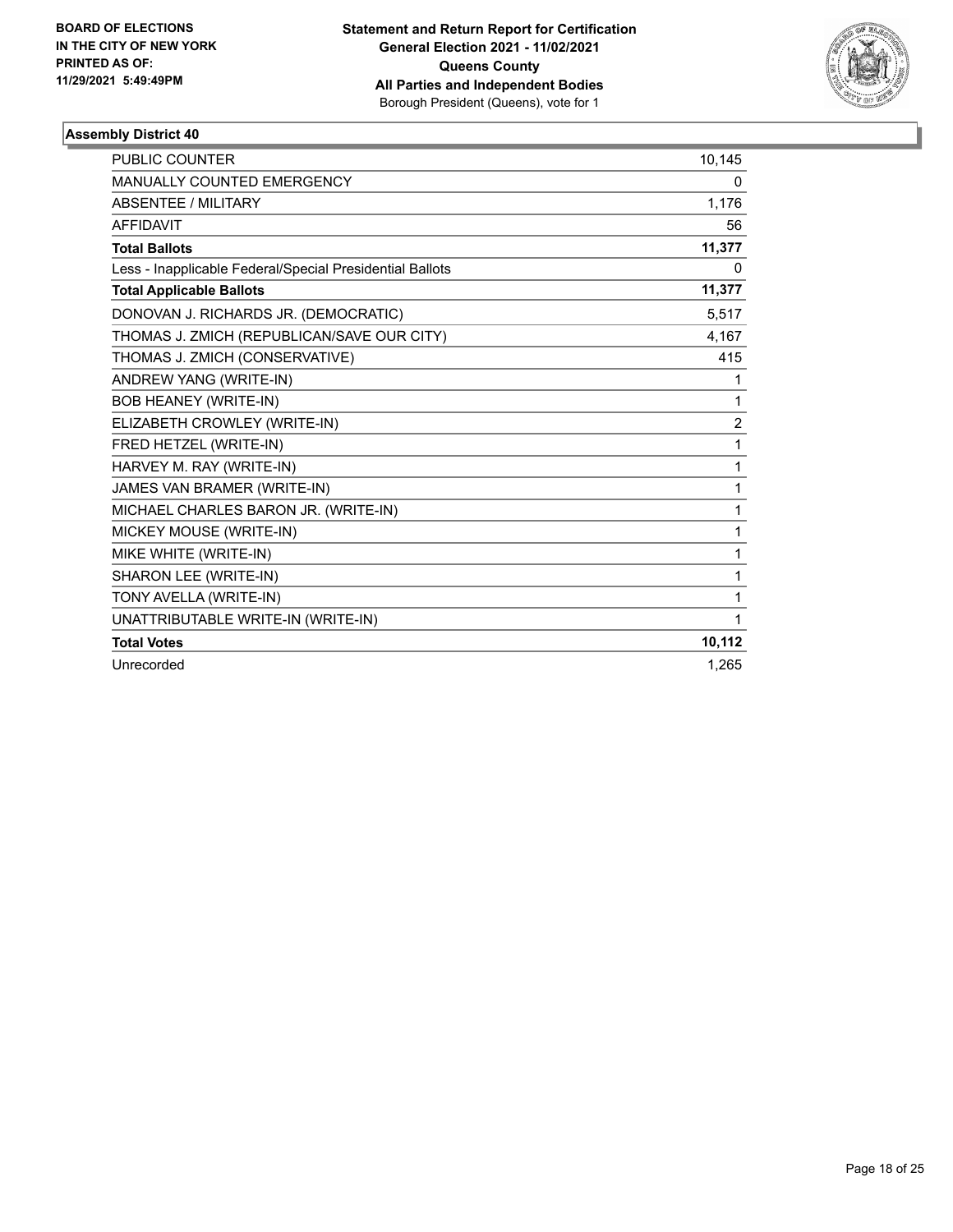

| <b>PUBLIC COUNTER</b>                                    | 263,688                 |
|----------------------------------------------------------|-------------------------|
| MANUALLY COUNTED EMERGENCY                               | 0                       |
| <b>ABSENTEE / MILITARY</b>                               | 22,294                  |
| AFFIDAVIT                                                | 1,532                   |
| <b>Total Ballots</b>                                     | 287,514                 |
| Less - Inapplicable Federal/Special Presidential Ballots | 0                       |
| <b>Total Applicable Ballots</b>                          | 287,514                 |
| DONOVAN J. RICHARDS JR. (DEMOCRATIC)                     | 181,947                 |
| THOMAS J. ZMICH (REPUBLICAN/SAVE OUR CITY)               | 80,353                  |
| THOMAS J. ZMICH (CONSERVATIVE)                           | 9,292                   |
| AL D'AMATO (WRITE-IN)                                    | 1                       |
| ALAA AL-ARAJ (WRITE-IN)                                  | 1                       |
| ALAN KATEMAN (WRITE-IN)                                  | 1                       |
| ALAN SMITHIEE (WRITE-IN)                                 | 1                       |
| ALEDA GAGARIN (WRITE-IN)                                 | 1                       |
| ALEX GUERRERO (WRITE-IN)                                 | 1                       |
| ALEXANDRA CIPOLLA (WRITE-IN)                             | 1                       |
| ALEXANDRIA OCASIO-CORTEZ (WRITE-IN)                      | 1                       |
| ALFONSO QUIROZ (WRITE-IN)                                | 1                       |
| ALFRED E. NEUMAN (WRITE-IN)                              | 1                       |
| ALI NAJMI (WRITE-IN)                                     | 1                       |
| ALLAN W. JENNINGS JR. (WRITE-IN)                         | 1                       |
| AMANDA ABATO (WRITE-IN)                                  | 1                       |
| AMAURY PIANTINI (WRITE-IN)                               | 1                       |
| AMIT BAGGA (WRITE-IN)                                    | 1                       |
| ANDREW YANG (WRITE-IN)                                   | 1                       |
| ANGELA GLOVER (WRITE-IN)                                 | 1                       |
| ANITA DIANA (WRITE-IN)                                   | 2                       |
| ANTHONY A RIVERS (WRITE-IN)                              | $\overline{\mathbf{c}}$ |
| ANTHONY J. PALERMO (WRITE-IN)                            | $\mathbf{1}$            |
| ANTHONY MIRANDA (WRITE-IN)                               | 2                       |
| ANTONIO REYNOSO (WRITE-IN)                               | 1                       |
| ARAVELLA SIMOTAS (WRITE-IN)                              | 1                       |
| ARONA WALDMAN (WRITE-IN)                                 | 1                       |
| BALTHAZAR B. TERLICKI (WRITE-IN)                         | 1                       |
| BARRY WEISBLAT (WRITE-IN)                                | 1                       |
| BENJAMIN KAYUMUV (WRITE-IN)                              | 1                       |
| BERNIE SANDERS (WRITE-IN)                                | 4                       |
| BHAIRAVI DESAI (WRITE-IN)                                | 1                       |
| <b>BO KIM (WRITE-IN)</b>                                 | 1                       |
| <b>BOB HEANEY (WRITE-IN)</b>                             | 2                       |
| BRADY GALLEGHER (WRITE-IN)                               | 1                       |
| BRENT HOROWITZ (WRITE-IN)                                | 1                       |
| CALEB FOSSUM (WRITE-IN)                                  | 1                       |
| CARMELLA ISABELLA (WRITE-IN)                             | 1                       |
| CATHERINE GRODSKY (WRITE-IN)                             | 1                       |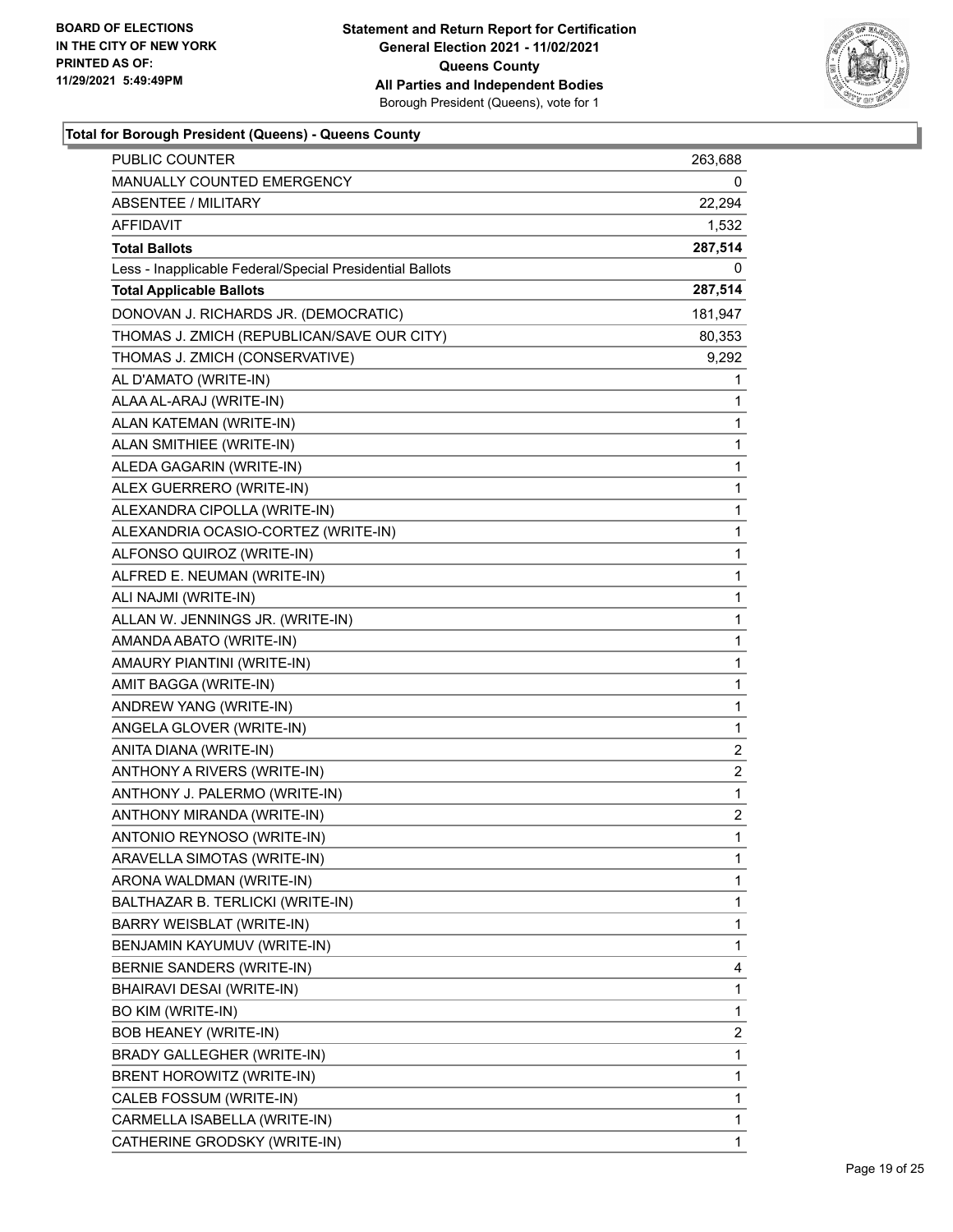

| CATHERINE ROJAS (WRITE-IN)               | 3              |
|------------------------------------------|----------------|
| CHAMPA CHANDA (WRITE-IN)                 | 1              |
| CHARLES GERSTEIN (WRITE-IN)              | $\mathbf{1}$   |
| CHINUONYE OKAFOR (WRITE-IN)              | 1              |
| CHRISTIAN JEOVANNY BUSTAMANTE (WRITE-IN) | 1              |
| CHRISTINA MOCHIA (WRITE-IN)              | $\mathbf{1}$   |
| CHRISTOPHER GERAGHTY (WRITE-IN)          | 1              |
| CHRISTOPHER SLATTERY (WRITE-IN)          | $\mathbf{1}$   |
| COOY BUTLER (WRITE-IN)                   | $\mathbf{1}$   |
| COREY GUMBS (WRITE-IN)                   | 1              |
| COREY JOHNSON (WRITE-IN)                 | 1              |
| COSTA CONSTANTINIDES (WRITE-IN)          | 5              |
| CRAIG E BOYER (WRITE-IN)                 | 1              |
| CURTIS A. SLIWA (WRITE-IN)               | $\mathbf{1}$   |
| DAFFY DUCK (WRITE-IN)                    | $\mathbf{1}$   |
| DANIEL J. MILLER (WRITE-IN)              | 1              |
| DANIEL LEHCHAUPT (WRITE-IN)              | 1              |
| DANIEL MAIO (WRITE-IN)                   | $\overline{2}$ |
| DANIEL MORSE (WRITE-IN)                  | 1              |
| DANIEL Y. SHIN (WRITE-IN)                | $\mathbf{1}$   |
| DANNIEL MAIO (WRITE-IN)                  | 5              |
| DAVID PUDDING (WRITE-IN)                 | 1              |
| DENISE KEEHAN SMITH (WRITE-IN)           | 1              |
| DERRICK WIGGILIS (WRITE-IN)              | $\mathbf{1}$   |
| DONALD DUCK (WRITE-IN)                   | 1              |
| DONALD J. TRUMP (WRITE-IN)               | $\mathbf{1}$   |
| DONALD MANES (WRITE-IN)                  | $\mathbf{1}$   |
| DONNA FREDENILLION (WRITE-IN)            | 1              |
| DWAYNE JOHNSON (WRITE-IN)                | $\mathbf{1}$   |
| DYMITRA ETIENNE (WRITE-IN)               | $\mathbf{1}$   |
| ED SEWELL (WRITE-IN)                     | 1              |
| EDWARD S HARLEY (WRITE-IN)               | $\mathbf{1}$   |
| ELI ZADZA (WRITE-IN)                     | 1              |
| ELIZABETH CROMWELL (WRITE-IN)            | 1              |
| ELIZABETH CROWLEY (WRITE-IN)             | 73             |
| EMPEROR HIROHITO (WRITE-IN)              | 1              |
| ERCAN NURI AYBASTI (WRITE-IN)            | 1              |
| ERIC ULRICH (WRITE-IN)                   | 1              |
| ERICA GROVE (WRITE-IN)                   | 1              |
| ERIN T. MAHONEY (WRITE-IN)               | 1              |
| EUGENE DEBS (WRITE-IN)                   | 1              |
| EVERLY BROWN (WRITE-IN)                  | 1              |
| EVIE HANTZOPOULOS (WRITE-IN)             | 2              |
| EZRIAH RUIZ (WRITE-IN)                   | 1              |
| FAHIM HAMID (WRITE-IN)                   | 1              |
| FERNANDO ACOSTA (WRITE-IN)               | 1              |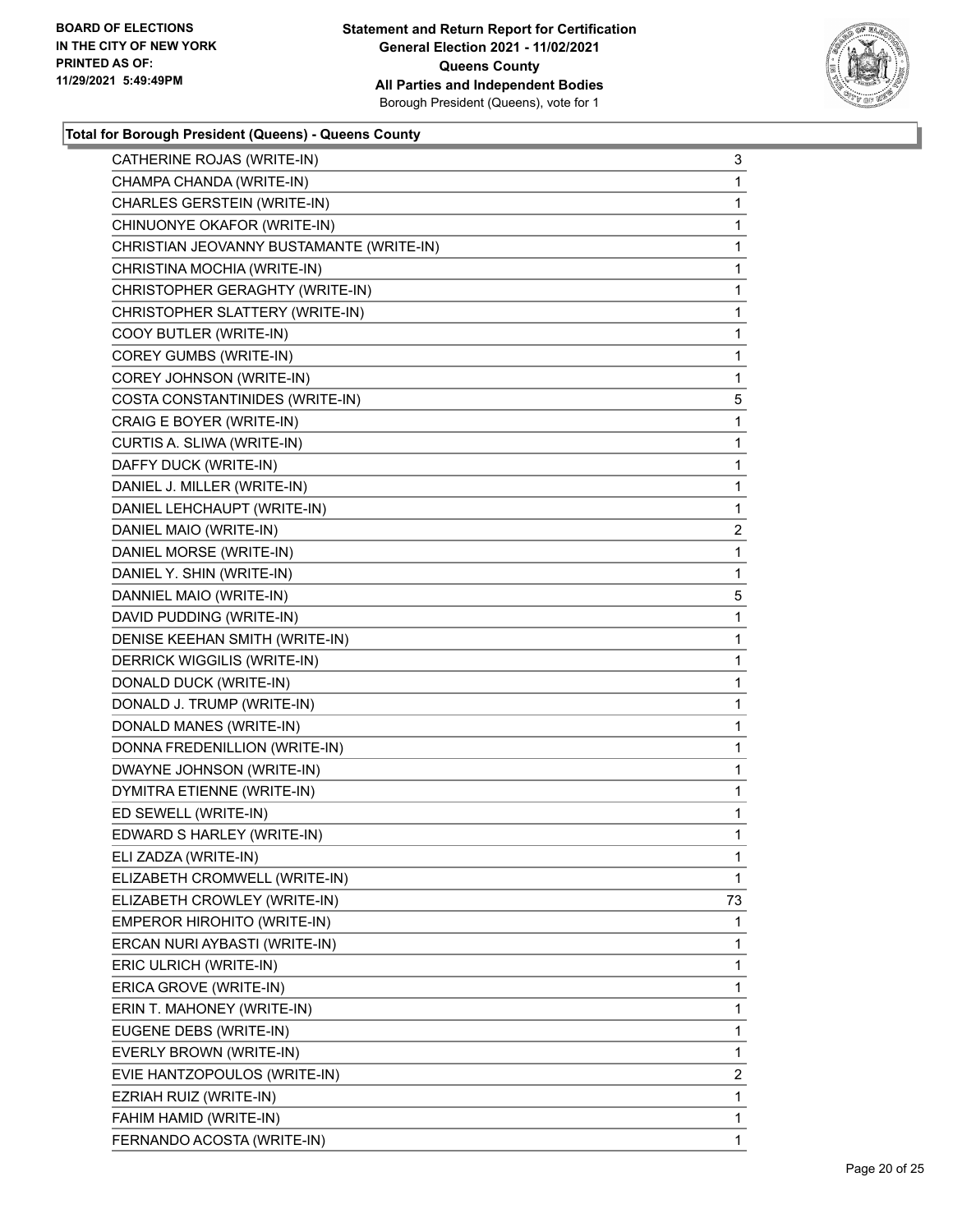

| FIDEL CASTRO (WRITE-IN)            | $\mathbf{1}$   |
|------------------------------------|----------------|
| FLORENCE BARBER (WRITE-IN)         | $\mathbf{1}$   |
| FRANCIS CABRINI (WRITE-IN)         | 1              |
| FRANCIS E. SPANGENBERG (WRITE-IN)  | 1              |
| FRED HETZEL (WRITE-IN)             | 1              |
| GEORGE ANGELASTRO (WRITE-IN)       | 1              |
| <b>GERALD MATACOTTA (WRITE-IN)</b> | $\overline{2}$ |
| <b>GERRY KEOGH (WRITE-IN)</b>      | $\mathbf{1}$   |
| GIANACARLO STANTON (WRITE-IN)      | 1              |
| <b>GRACE MENG (WRITE-IN)</b>       | 4              |
| HARVEY M. RAY (WRITE-IN)           | $\mathbf{1}$   |
| HELEN HARVEY (WRITE-IN)            | 1              |
| HELEN MULVANY (WRITE-IN)           | 1              |
| HELENA MERTIRI (WRITE-IN)          | $\mathbf{1}$   |
| HENRY BARANCZAK (WRITE-IN)         | 1              |
| HILLARY CLINTON (WRITE-IN)         | $\mathbf 1$    |
| HOMER SIMPSON (WRITE-IN)           | 1              |
| INDIA WALTON (WRITE-IN)            | 1              |
| IRA J. LEVINE (WRITE-IN)           | 1              |
| ISRAEL JOSHUA GOODMAN (WRITE-IN)   | $\mathbf{1}$   |
| IWAN KINAL (WRITE-IN)              | 1              |
| JACKIE ROGERS (WRITE-IN)           | $\mathbf 1$    |
| JACOB E GENEN (WRITE-IN)           | 1              |
| JADIN KAUR (WRITE-IN)              | 1              |
| JA'MARR CHASE (WRITE-IN)           | 1              |
| JAMES C. QUINN (WRITE-IN)          | $\mathbf{1}$   |
| JAMES QUINN (WRITE-IN)             | 1              |
| JAMES VAN BRAMER (WRITE-IN)        | 12             |
| JAMIE HALL (WRITE-IN)              | 1              |
| JANE DOW (WRITE-IN)                | $\mathbf{1}$   |
| JANISIA HACHICHA (WRITE-IN)        | 5              |
| JASON CORLEY (WRITE-IN)            | $\mathbf 1$    |
| JEFF AUBRY (WRITE-IN)              | 1              |
| JENNIFER GRADY (WRITE-IN)          | 1              |
| JIA LIU (WRITE-IN)                 | 1              |
| JIMMY VAN BRAMER (WRITE-IN)        | 16             |
| JIMMY VAN BREMAR (WRITE-IN)        | 1              |
| <b>JING KONG (WRITE-IN)</b>        | 1              |
| JOE SMITH (WRITE-IN)               | 1              |
| JOHN J. SULLIVAN (WRITE-IN)        | 1              |
| JOHN LIU (WRITE-IN)                | 2              |
| JOHN OTTULICH (WRITE-IN)           | 1              |
| JOHN SMITH (WRITE-IN)              | 1              |
| JOHN SOCHRAN (WRITE-IN)            | 1              |
| JOLYRE CUJOH (WRITE-IN)            | 1              |
| JON FARREAU (WRITE-IN)             | 1              |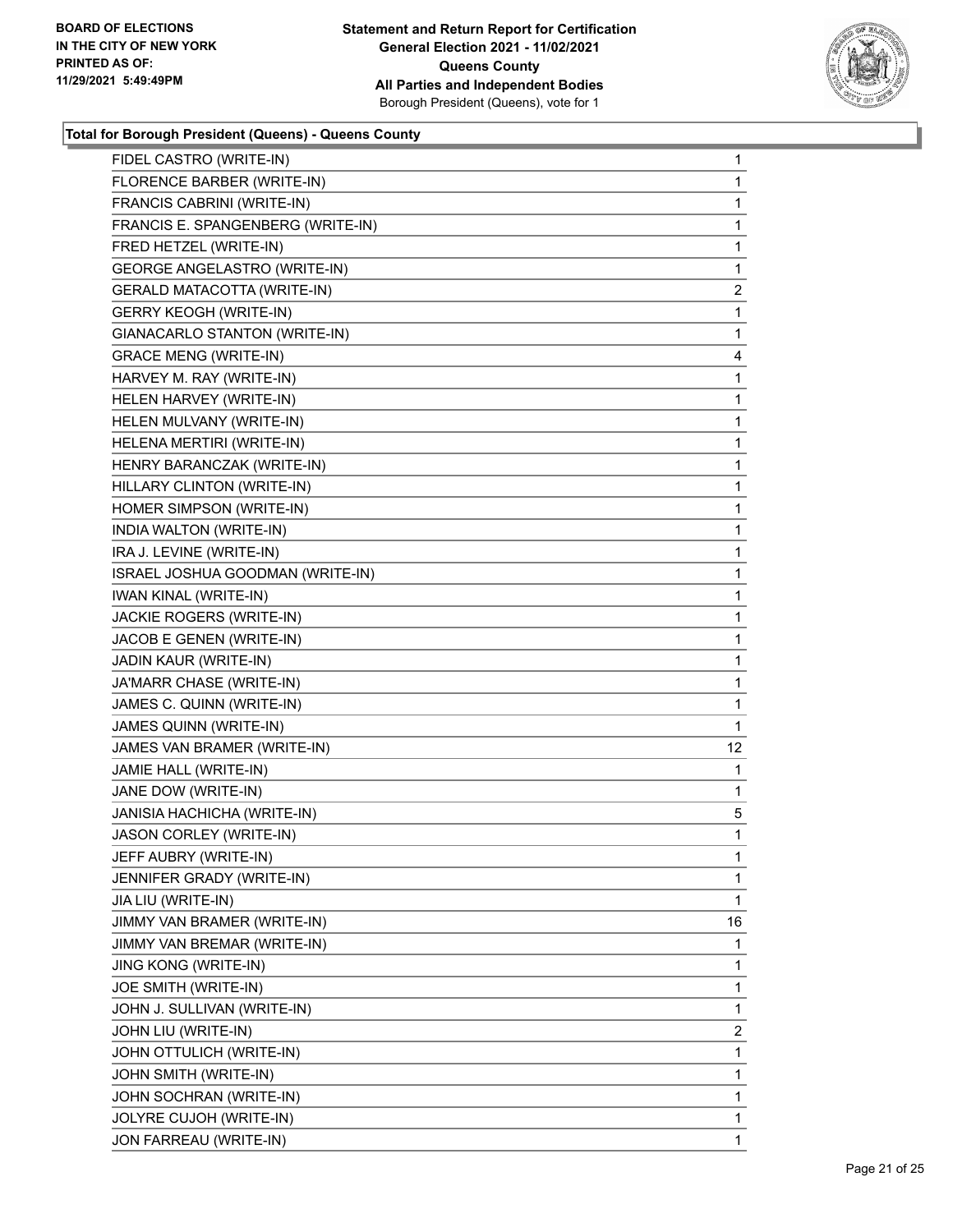

| JONATHAN BAILEY (WRITE-IN)     | $\mathbf{1}$ |
|--------------------------------|--------------|
| JONATHAN TOMBERG (WRITE-IN)    | 1            |
| JORGE M CORREA JR (WRITE-IN)   | 1            |
| JOSEPH MARTHONE (WRITE-IN)     | 1            |
| JULISSA BISONO (WRITE-IN)      | 1            |
| JULIUS RANDLE (WRITE-IN)       | 1            |
| JUMAANE D. WILLIAMS (WRITE-IN) | 1            |
| JUN CHEN (WRITE-IN)            | 1            |
| KALED ALAMARIE (WRITE-IN)      | 1            |
| KAMIL KRAWCZYK (WRITE-IN)      | 1            |
| KARL BAKER (WRITE-IN)          | 1            |
| KARL MUNSTEDT (WRITE-IN)       | 1            |
| KATHRINE CROWLEY (WRITE-IN)    | 1            |
| KEVIN RILEY (WRITE-IN)         | 1            |
| KHALEEL ANDERSON (WRITE-IN)    | 1            |
| KING SCHULTZ (WRITE-IN)        | 1            |
| KYLE SHERMAN (WRITE-IN)        | 1            |
| LARRY KUDLOW (WRITE-IN)        | 1            |
| LAURA FRYE (WRITE-IN)          | 1            |
| LAURA SHEPARD (WRITE-IN)       | 1            |
| LAUREN MALLOY (WRITE-IN)       | 1            |
| LAWRENCE WOODS (WRITE-IN)      | 1            |
| LEON TROTSKY (WRITE-IN)        | 1            |
| LEONARD BATES (WRITE-IN)       | 1            |
| LEONARD PELTIER (WRITE-IN)     | 1            |
| LEROY COMRIE (WRITE-IN)        | 1            |
| LEU ACKERMAN (WRITE-IN)        | 1            |
| LINDA FOGAL (WRITE-IN)         | 1            |
| LINDSEY BOGLAN (WRITE-IN)      | 1            |
| LOIS MARBACH (WRITE-IN)        | 1            |
| LONDO MOLARI (WRITE-IN)        | 1            |
| MARCIA M FRANCIS (WRITE-IN)    | 1            |
| MARCUS GARVEY (WRITE-IN)       | 1            |
| MARCUS STROMAN (WRITE-IN)      | 1            |
| MARIA WONG (WRITE-IN)          | 1            |
| MARIE ROUNDTREE (WRITE-IN)     | 1            |
| MARILYN ECHEVERRIA (WRITE-IN)  | 1            |
| MARK BIBLIS (WRITE-IN)         | 1            |
| MARTHA ALBINO (WRITE-IN)       | 1            |
| MARY TRUMP (WRITE-IN)          | 1            |
| MATT FOLEY (WRITE-IN)          | 1            |
| MATTHEW COHEN (WRITE-IN)       | 1            |
| MATTHEW GORTON (WRITE-IN)      | 1            |
| MATTHEW LEA (WRITE-IN)         | 1            |
| MEGAN DORAN (WRITE-IN)         | 1            |
| MELINDA KATZ (WRITE-IN)        | 1            |
|                                |              |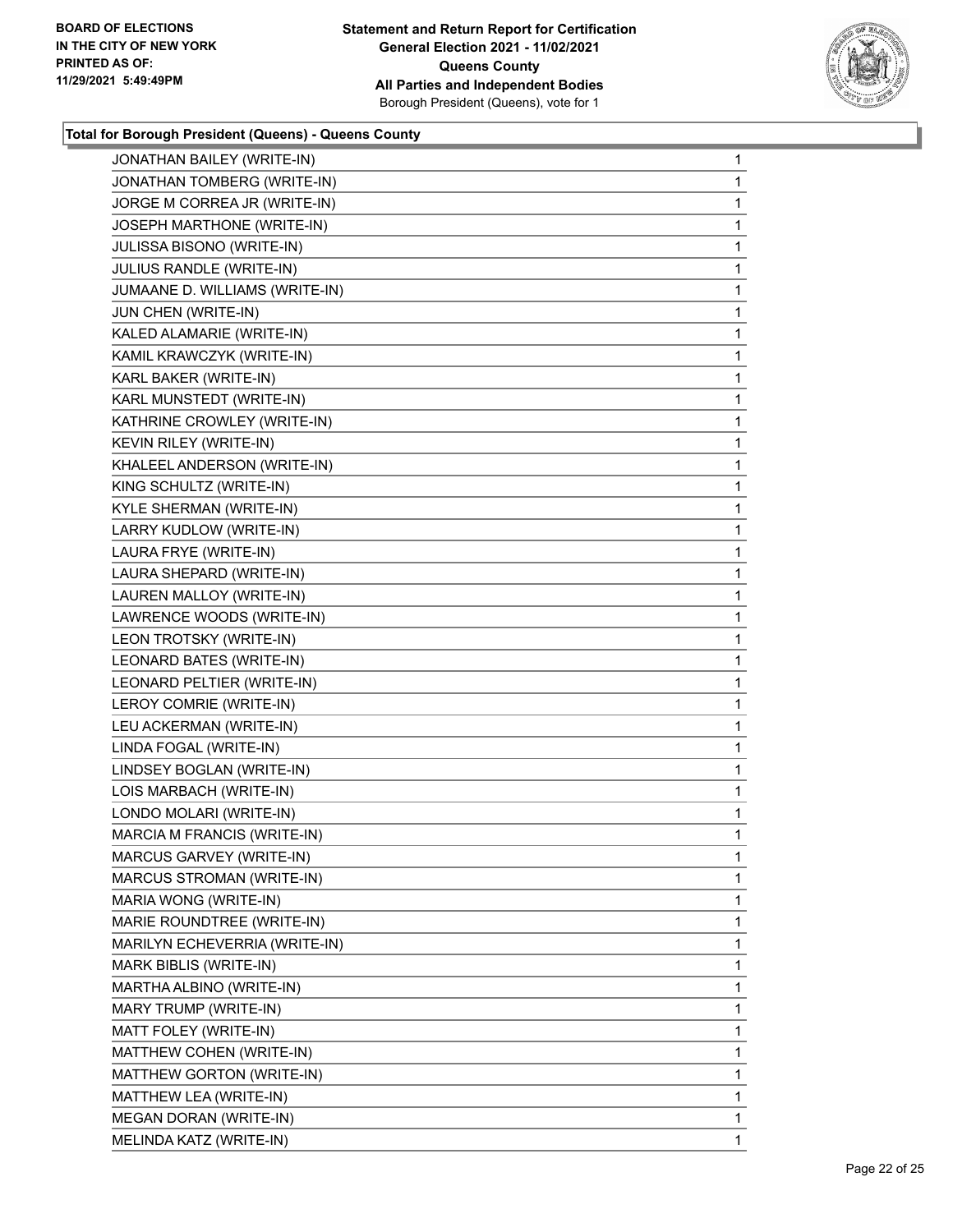

| MELISSA MENESES (WRITE-IN)           | $\mathbf{1}$   |
|--------------------------------------|----------------|
| MICHAEL AMMIRABLE (WRITE-IN)         | $\mathbf{1}$   |
| MICHAEL BLOOMBERG (WRITE-IN)         | 1              |
| MICHAEL BOW (WRITE-IN)               | $\overline{2}$ |
| MICHAEL BUDABIN (WRITE-IN)           | 1              |
| MICHAEL BUDABIN-MCQUON (WRITE-IN)    | 1              |
| MICHAEL CHARLES BARON JR. (WRITE-IN) | $\mathbf{1}$   |
| MICHAEL M. DEAR (WRITE-IN)           | $\mathbf{1}$   |
| MICHAEL PADAVORA (WRITE-IN)          | 1              |
| MICHAEL PARRELLA (WRITE-IN)          | $\mathbf 1$    |
| MICHAEL RYAN (WRITE-IN)              | $\mathbf{1}$   |
| MICHELLE OBAMA (WRITE-IN)            | 1              |
| MICKEY MANTLE (WRITE-IN)             | 1              |
| MICKEY MOUSE (WRITE-IN)              | 4              |
| MIKE WHITE (WRITE-IN)                | 1              |
| MINA MALIK (WRITE-IN)                | $\mathbf{1}$   |
| MITCHELL ROBINSON (WRITE-IN)         | $\mathbf{1}$   |
| MOLLIE A. LAUFFER (WRITE-IN)         | 1              |
| NANCY TRUILLO (WRITE-IN)             | 1              |
| NAOMI GOLDMAN (WRITE-IN)             | $\mathbf{1}$   |
| NAOMI LEHR (WRITE-IN)                | 1              |
| NATHANIEL BEATI (WRITE-IN)           | $\mathbf{1}$   |
| NECHOMA PEIKES (WRITE-IN)            | $\mathbf{1}$   |
| NETHA WHTE (WRITE-IN)                | 1              |
| NICHOLAS PETER PHILIPPON (WRITE-IN)  | 1              |
| NIKUS SIMUS (WRITE-IN)               | $\mathbf{1}$   |
| NORMAN SCOTT (WRITE-IN)              | 1              |
| OLGA TZORTZATOS (WRITE-IN)           | $\mathbf{1}$   |
| OMMAS L. GRAHAM (WRITE-IN)           | 1              |
| OWEN LOOF (WRITE-IN)                 | 3              |
| PATRICK STAR (WRITE-IN)              | $\mathbf{1}$   |
| PAUL GALEA (WRITE-IN)                | $\mathbf{1}$   |
| PAUL JUSER (WRITE-IN)                | 1              |
| PETER KOO (WRITE-IN)                 | 1              |
| PHIL ORENSTEIN (WRITE-IN)            | 1              |
| PHIL SCHAPP (WRITE-IN)               | 1              |
| PHILIP GOLDFEDER (WRITE-IN)          | 1              |
| PHILIP S GRILLO (WRITE-IN)           | 1              |
| RABBI GREENBERG (WRITE-IN)           | 1              |
| RABBI STRAVINKSY (WRITE-IN)          | 1              |
| RAY KENT (WRITE-IN)                  | 1              |
| ROBERT HOLDEN (WRITE-IN)             | 1              |
| RONALD GOLDSCHLAGER (WRITE-IN)       | 1              |
| RONALD KIAR (WRITE-IN)               | 1              |
| RORY DOWNING BARTHEL (WRITE-IN)      | 1              |
| ROY REECE (WRITE-IN)                 | $\overline{2}$ |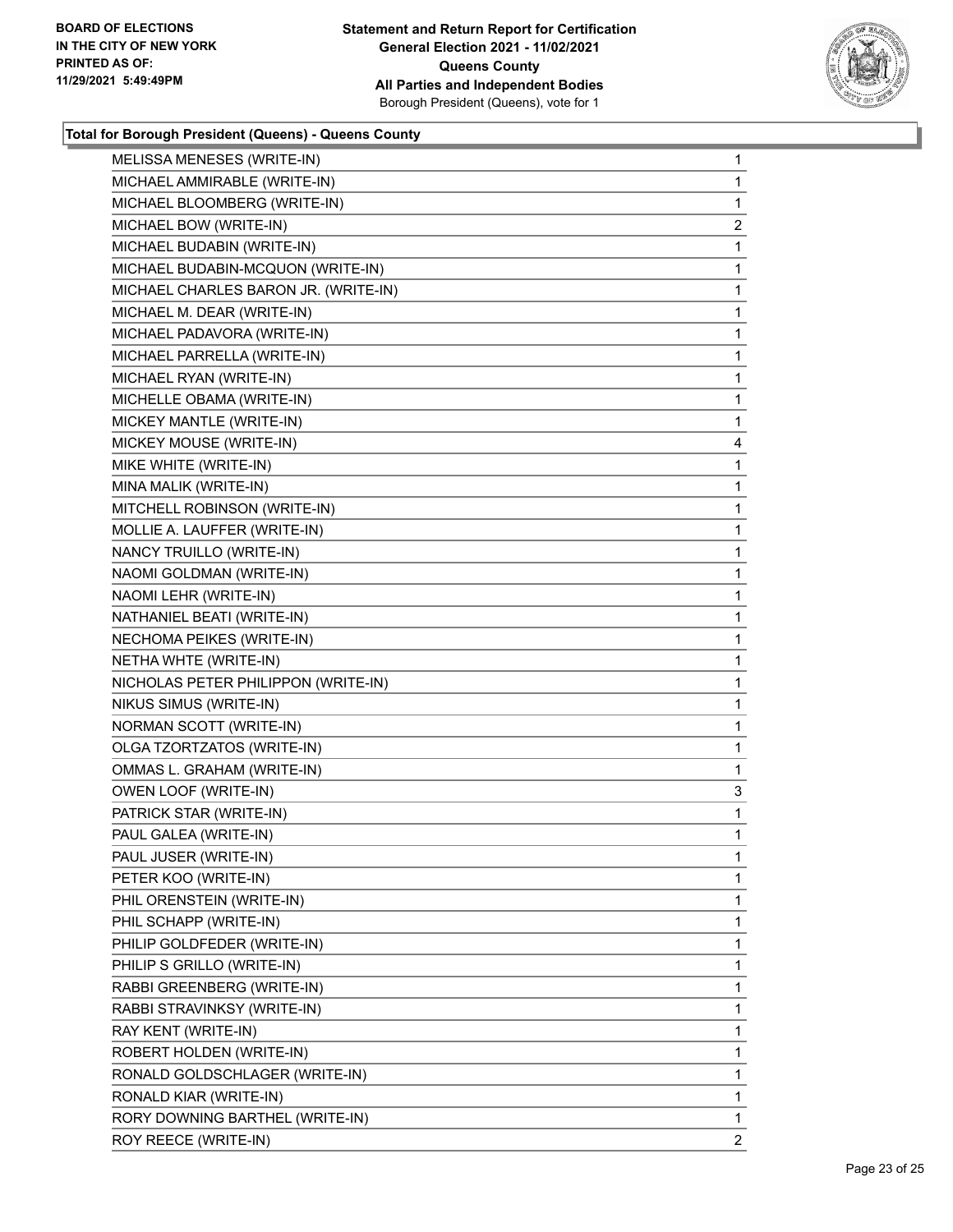

| RUDOLPH GIULIANI (WRITE-IN)               | 1            |
|-------------------------------------------|--------------|
| RUDY MARAJH (WRITE-IN)                    | $\mathbf 1$  |
| RYAN DOUGLASS (WRITE-IN)                  | $\mathbf{1}$ |
| RYAN OPAK (WRITE-IN)                      | $\mathbf{1}$ |
| SAL ALBANESE (WRITE-IN)                   | 1            |
| SALVADOR ALLENDE (WRITE-IN)               | 1            |
| SAMUEL J HOWARD (WRITE-IN)                | 1            |
| SANDRA UNG (WRITE-IN)                     | 1            |
| SANDUKE MCPHATTER (WRITE-IN)              | 1            |
| SANTA CLAUS (WRITE-IN)                    | 1            |
| SAYWALAH KESSELLY (WRITE-IN)              | 2            |
| SCOTT GEIGER (WRITE-IN)                   | 1            |
| SEAN BELL (WRITE-IN)                      | 1            |
| SEAN M. SULLIVAN (WRITE-IN)               | 1            |
| SHAKA WALLACE (WRITE-IN)                  | $\mathbf{1}$ |
| SHANDUKE MCPHATTER (WRITE-IN)             | 1            |
| SHARON LEE (WRITE-IN)                     | 4            |
| SHAWNA MONOUK (WRITE-IN)                  | 1            |
| SHIRLEY HUNTLEY (WRITE-IN)                | 1            |
| SHOSHANA SCHORR (WRITE-IN)                | 1            |
| SONA CHHETRY (WRITE-IN)                   | $\mathbf{1}$ |
| SOPHIA STOLL (WRITE-IN)                   | 1            |
| SPONGE BOB (WRITE-IN)                     | 1            |
| STACY KROUP (WRITE-IN)                    | 1            |
| STAN MORSE (WRITE-IN)                     | 5            |
| STANLEY MORSE (WRITE-IN)                  | 1            |
| STAVROS HALKPAS (WRITE-IN)                | 1            |
| STEVE GOFFNER (WRITE-IN)                  | 1            |
| STEVE SMART (WRITE-IN)                    | 1            |
| STEVE ZECHOWSKI (WRITE-IN)                | 1            |
| STUART LOKICH (WRITE-IN)                  | 1            |
| SUNNY BAUDELAIRE (WRITE-IN)               | 1            |
| SUSAN LEE (WRITE-IN)                      | 2            |
| SYMERE RYSIL WOODS (WRITE-IN)             | 1            |
| TANIA MATTOS (WRITE-IN)                   | 1            |
| TAYLOR BUTLER (WRITE-IN)                  | $\mathbf{1}$ |
| TAYLOR SWIFT (WRITE-IN)                   | 1            |
| THOMAS JEFFERSON (WRITE-IN)               | 1            |
| THOMAS PYNCHON (WRITE-IN)                 | 1            |
| TIFFANY CABAN (WRITE-IN)                  | 5            |
| TOM MENINO (WRITE-IN)                     | 1            |
| TONY AVELLA (WRITE-IN)                    | 3            |
| UMARI TAHIR (WRITE-IN)                    | 1            |
| UNATTRIBUTABLE WRITE-IN (WRITE-IN)        | 104          |
| UNCOUNTED WRITE-IN PER STATUTE (WRITE-IN) | 5            |
| <b>VERMIN SUPREME (WRITE-IN)</b>          | 1            |
|                                           |              |